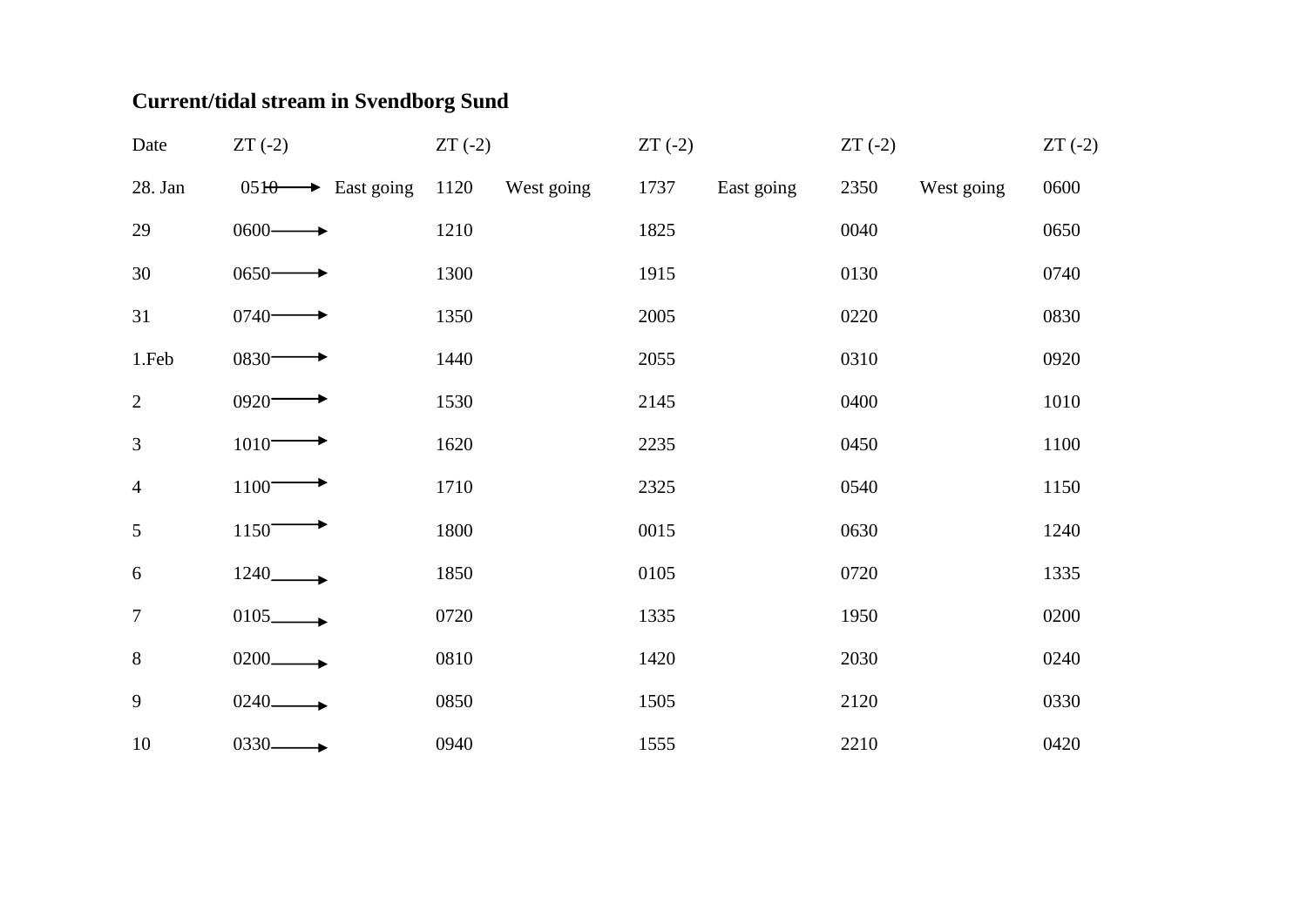| Date   | $ZT(-2)$                          | $ZT(-2)$           | $ZT(-2)$           | $ZT(-2)$           | $ZT(-2)$ |
|--------|-----------------------------------|--------------------|--------------------|--------------------|----------|
| 11.Feb | $0510 \longrightarrow$ East going | 1120<br>West going | 1737<br>East going | 2350<br>West going | 0600     |
| 12     | $0600 -$                          | 1210               | 1825               | 0040               | 0650     |
| 13     | $0650 -$                          | 1300               | 1915               | 0130               | 0740     |
| 14     | $0740 -$                          | 1350               | 2005               | 0220               | 0830     |
| 15     | 0830-                             | 1440               | 2055               | 0310               | 0920     |
| 16     | 0920-                             | 1530               | 2145               | 0400               | 1010     |
| 17     | $1010^-$                          | 1620               | 2235               | 0450               | 1100     |
| 18     | 1100                              | 1710               | 2325               | 0540               | 1150     |
| 19     | 1150                              | 1800               | 0015               | 0630               | 1240     |
| 20     | 1240                              | 1850               | 0105               | 0720               | 1335     |
| 21     | $0105-$                           | 0720               | 1335               | 1950               | 0200     |
| 22     | $0200-$                           | 0810               | 1420               | 2030               | 0240     |
| 23     | 0240-                             | 0850               | 1505               | 2120               | 0330     |
| 24     | 0330-                             | 0940               | 1555               | 2210               | 0420     |
| 25     | 0420-                             | 1030               | 1645               | 2300               |          |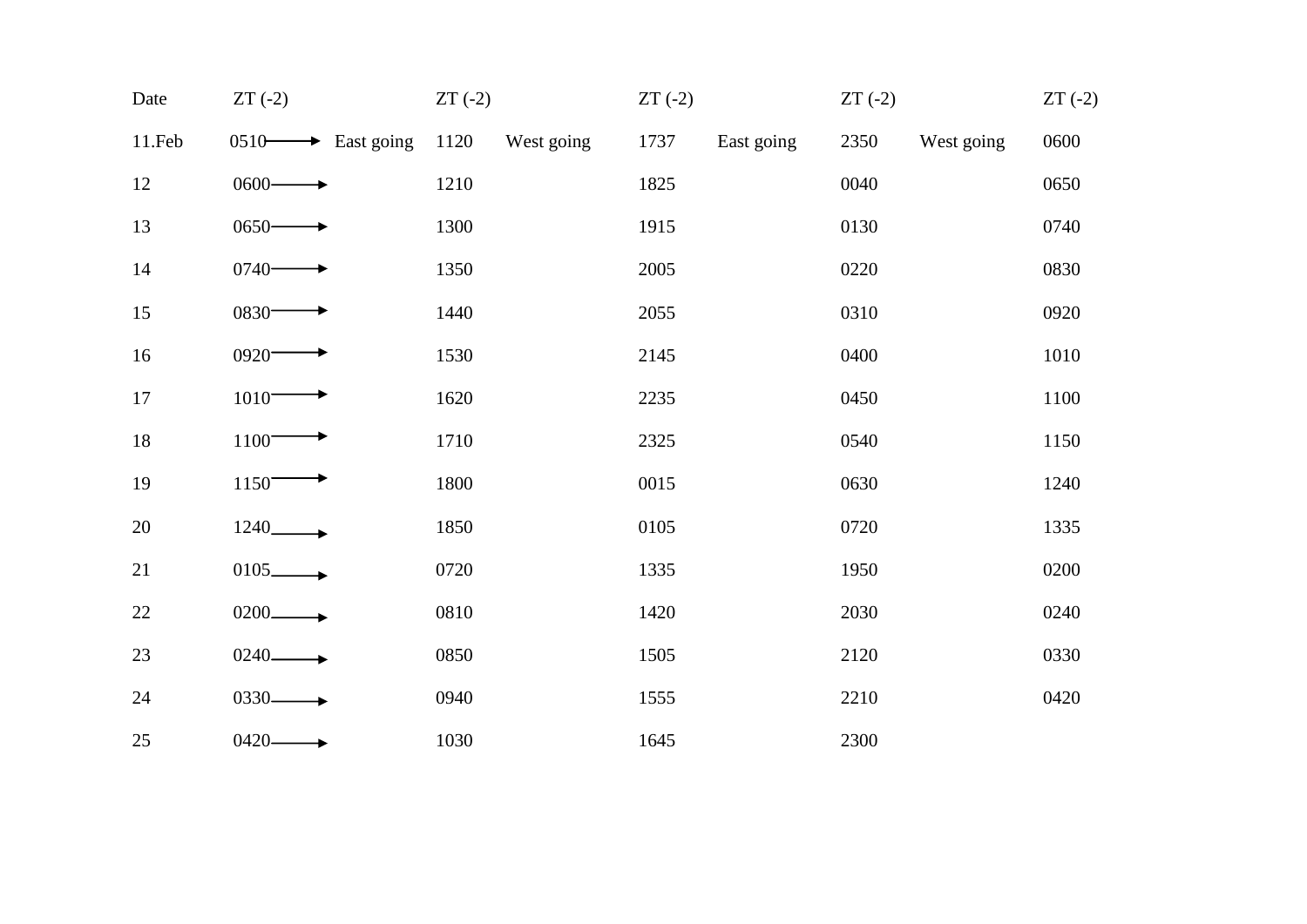| Date             | $ZT(-2)$                      | $ZT(-2)$           | $ZT(-2)$           | $ZT(-2)$           | $ZT(-2)$ |
|------------------|-------------------------------|--------------------|--------------------|--------------------|----------|
| 26. Feb          | $0510 \rightarrow$ East going | 1120<br>West going | 1737<br>East going | 2350<br>West going | 0600     |
| 27               | $0600 -$                      | 1210               | 1825               | 0040               | 0650     |
| 28               | $0650 -$                      | 1300               | 1915               | 0130               | 0740     |
| 1.Mar            | $0740-$                       | 1350               | 2005               | 0220               | 0830     |
| $\overline{2}$   | $0830 -$                      | 1440               | 2055               | 0310               | 0920     |
| $\overline{3}$   | $0920 -$                      | 1530               | 2145               | 0400               | 1010     |
| $\overline{4}$   | $1010^-$                      | 1620               | 2235               | 0450               | 1100     |
| 5                | 1100                          | 1710               | 2325               | 0540               | 1150     |
| 6                | 1150                          | 1800               | 0015               | 0630               | 1240     |
| $\boldsymbol{7}$ | 1240_                         | 1850               | 0105               | 0720               | 1335     |
| 8                | $0105$ <sub>-</sub>           | 0720               | 1335               | 1950               | 0200     |
| 9                | 0200                          | 0810               | 1420               | 2030               | 0240     |
| 10               | 0240-                         | 0850               | 1505               | 2120               | 0330     |
| 11               | 0330-                         | 0940               | 1555               | 2210               |          |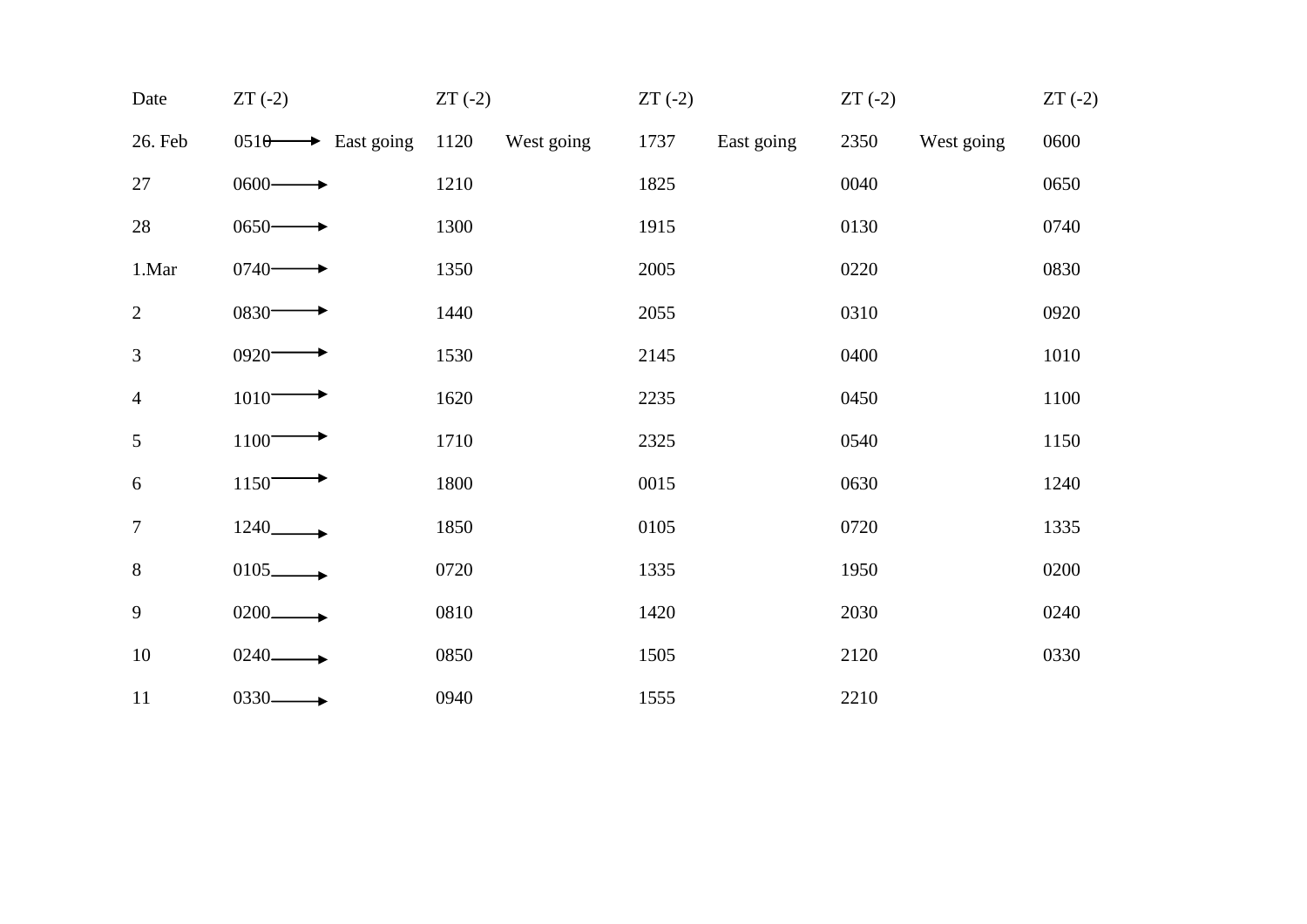| Date      | $ZT(-2)$                          | $ZT(-2)$           | $ZT(-2)$           | $ZT(-2)$           | $ZT(-2)$ |
|-----------|-----------------------------------|--------------------|--------------------|--------------------|----------|
| 12. Mar   | $0510 \longrightarrow$ East going | 1120<br>West going | 1737<br>East going | 2350<br>West going | 0600     |
| 13        | $0600 -$                          | 1210               | 1825               | 0040               | 0650     |
| 14        | $0650 -$                          | 1300               | 1915               | 0130               | 0740     |
| 15        | $0740-$                           | 1350               | 2005               | 0220               | 0830     |
| 16        | $0830 -$                          | 1440               | 2055               | 0310               | 0920     |
| 17        | $0920 -$                          | 1530               | 2145               | 0400               | 1010     |
| $18\,$    | $1010^-$                          | 1620               | 2235               | 0450               | 1100     |
| 19        | 1100                              | 1710               | 2325               | 0540               | 1150     |
| 20        | 1150                              | 1800               | 0015               | 0630               | 1240     |
| 21        | 1240_                             | 1850               | 0105               | 0720               | 1335     |
| 22        | $0105$ <sub>-</sub>               | 0720               | 1335               | 1950               | 0200     |
| 23        | $0200 -$                          | 0810               | 1420               | 2030               | 0240     |
| 24        | $0240 -$                          | 0850               | 1505               | 2120               | 0330     |
| 25        | $0330 -$                          | 0940               | 1555               | 2210               | 0420     |
| $26 + 27$ | $0420 -$                          | 1030               | 1645               | 2300               |          |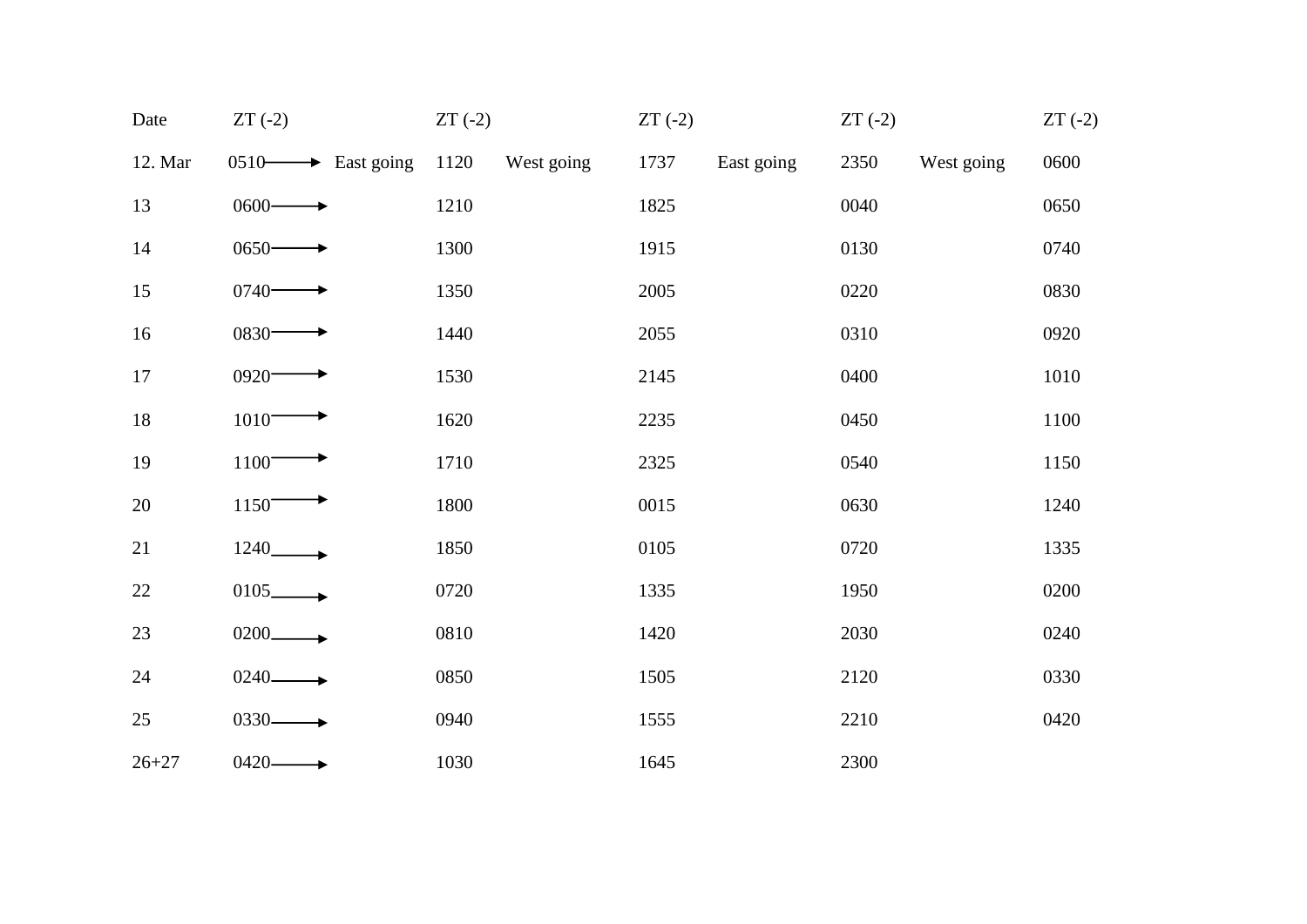| Date           | $ZT(-2)$                      | $ZT(-2)$           | $ZT(-2)$           | $ZT(-2)$           | $ZT(-2)$ |
|----------------|-------------------------------|--------------------|--------------------|--------------------|----------|
| 28. Mar        | $0510 \rightarrow$ East going | 1120<br>West going | 1737<br>East going | 2350<br>West going | 0600     |
| 29             | $0600 -$                      | 1210               | 1825               | 0040               | 0650     |
| 30             | $0650 -$                      | 1300               | 1915               | 0130               | 0740     |
| 31             | $0740 -$                      | 1350               | 2005               | 0220               | 0830     |
| 1.Apr          | 0830-                         | 1440               | 2055               | 0310               | 0920     |
| $\overline{2}$ | 0920-                         | 1530               | 2145               | 0400               | 1010     |
| 3              | $1010 -$                      | 1620               | 2235               | 0450               | 1100     |
| $\overline{4}$ | 1100                          | 1710               | 2325               | 0540               | 1150     |
| 5              | 1150                          | 1800               | 0015               | 0630               | 1240     |
| 6              | 1240_                         | 1850               | 0105               | 0720               | 1335     |
| $\tau$         | $0105 -$                      | 0720               | 1335               | 1950               | 0200     |
| $8\,$          | 0200                          | 0810               | 1420               | 2030               | 0240     |
| 9              | 0240-                         | 0850               | 1505               | 2120               | 0330     |
| 10             | 0330-                         | 0940               | 1555               | 2210               | 0420     |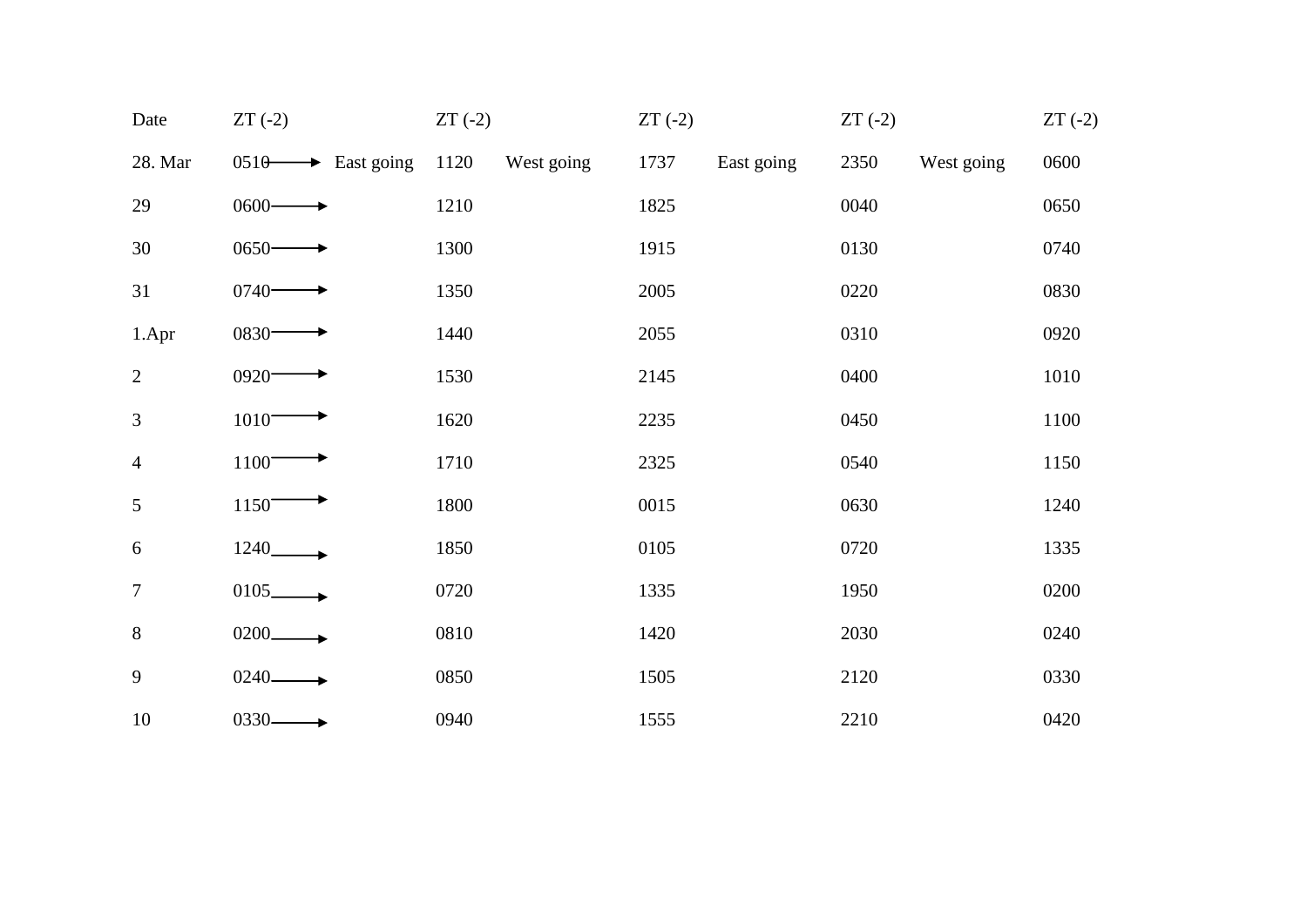| Date    | $ZT(-2)$                      | $ZT(-2)$           | $ZT(-2)$ |            | $ZT(-2)$ |            | $ZT(-2)$ |
|---------|-------------------------------|--------------------|----------|------------|----------|------------|----------|
| 11. Apr | $0510 \rightarrow$ East going | 1120<br>West going | 1737     | East going | 2350     | West going | 0600     |
| 12      | $0600 -$                      | 1210               | 1825     |            | 0040     |            | 0650     |
| 13      | $0650 -$                      | 1300               | 1915     |            | 0130     |            | 0740     |
| 14      | $0740-$                       | 1350               | 2005     |            | 0220     |            | 0830     |
| 15      | $0830 -$                      | 1440               | 2055     |            | 0310     |            | 0920     |
| 16      | 0920-                         | 1530               | 2145     |            | 0400     |            | 1010     |
| $17\,$  | $1010^-$                      | 1620               | 2235     |            | 0450     |            | 1100     |
| $18\,$  | 1100                          | 1710               | 2325     |            | 0540     |            | 1150     |
| 19      | 1150                          | 1800               | 0015     |            | 0630     |            | 1240     |
| 20      | 1240_                         | 1850               | 0105     |            | 0720     |            | 1335     |
| 21      | $0105$ <sub>-</sub>           | 0720               | 1335     |            | 1950     |            | 0200     |
| 22      | $0200 -$                      | 0810               | 1420     |            | 2030     |            | 0240     |
| 23      | 0240-                         | 0850               | 1505     |            | 2120     |            | 0330     |
| 24      | $0330 -$                      | 0940               | 1555     |            | 2210     |            | 0420     |
| 25      | $0420 -$                      | 1030               | 1645     |            | 2300     |            |          |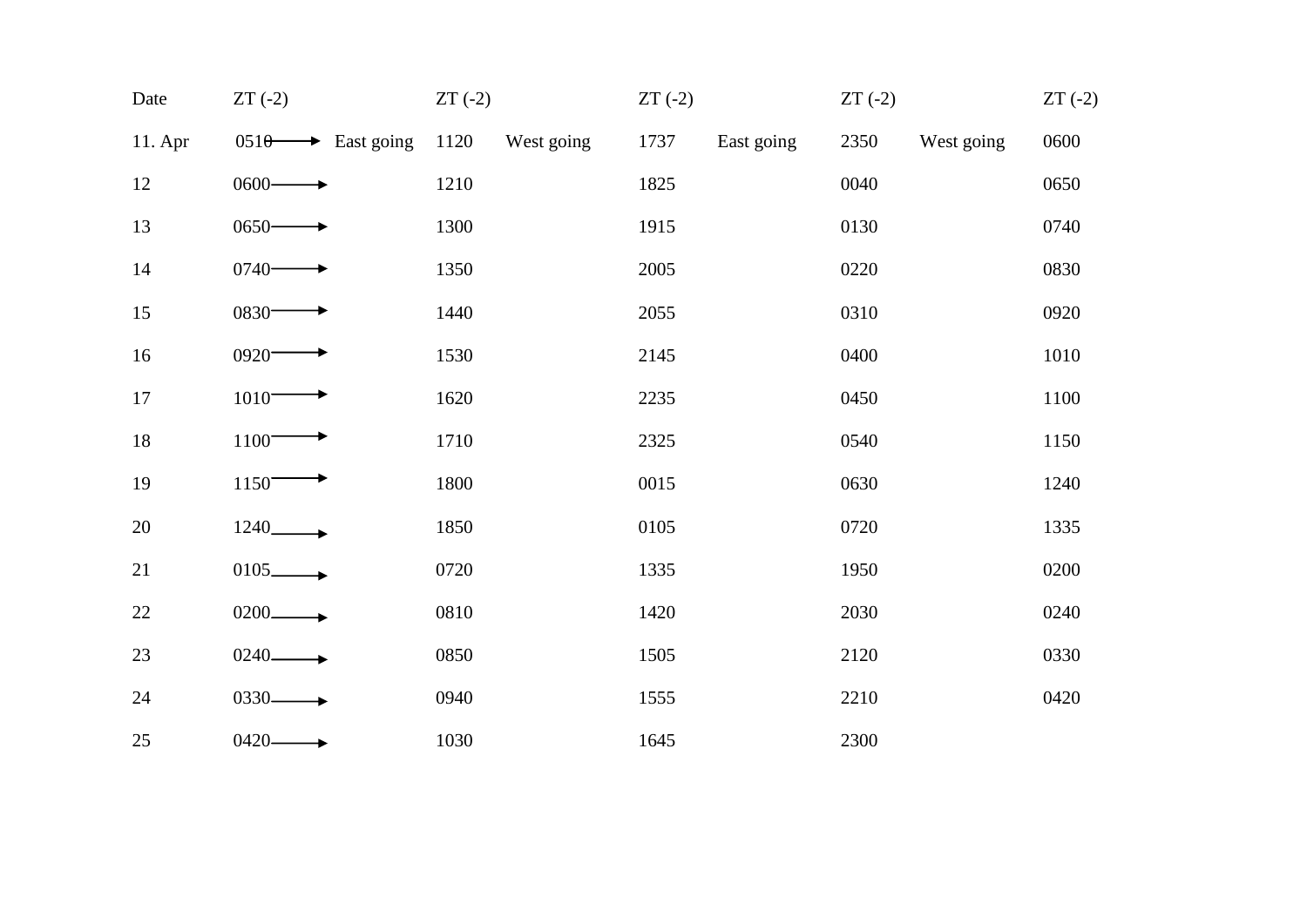| Date           | $ZT(-2)$                          | $ZT(-2)$           | $ZT(-2)$           | $ZT(-2)$           | $ZT(-2)$ |
|----------------|-----------------------------------|--------------------|--------------------|--------------------|----------|
| 26. Apr        | $0510 \longrightarrow$ East going | 1120<br>West going | 1737<br>East going | 2350<br>West going | 0600     |
| 27             | $0600 -$                          | 1210               | 1825               | 0040               | 0650     |
| $28\,$         | $0650 -$                          | 1300               | 1915               | 0130               | 0740     |
| 29             | $0740 -$                          | 1350               | 2005               | 0220               | 0830     |
| $30\,$         | 0830-                             | 1440               | 2055               | 0310               | 0920     |
| 1. May         | $0920 -$                          | 1530               | 2145               | 0400               | 1010     |
| $\overline{2}$ | $1010 -$                          | 1620               | 2235               | 0450               | 1100     |
| $\mathfrak{Z}$ | 1100                              | 1710               | 2325               | 0540               | 1150     |
| $\overline{4}$ | 1150                              | 1800               | 0015               | 0630               | 1240     |
| 5              | 1240_                             | 1850               | 0105               | 0720               | 1335     |
| 6              | $0105 -$                          | 0720               | 1335               | 1950               | 0200     |
| $\tau$         | 0200                              | 0810               | 1420               | 2030               | 0240     |
| $8\,$          | 0240-                             | 0850               | 1505               | 2120               | 0330     |
| 9              | $0330 -$                          | 0940               | 1555               | 2210               | 0420     |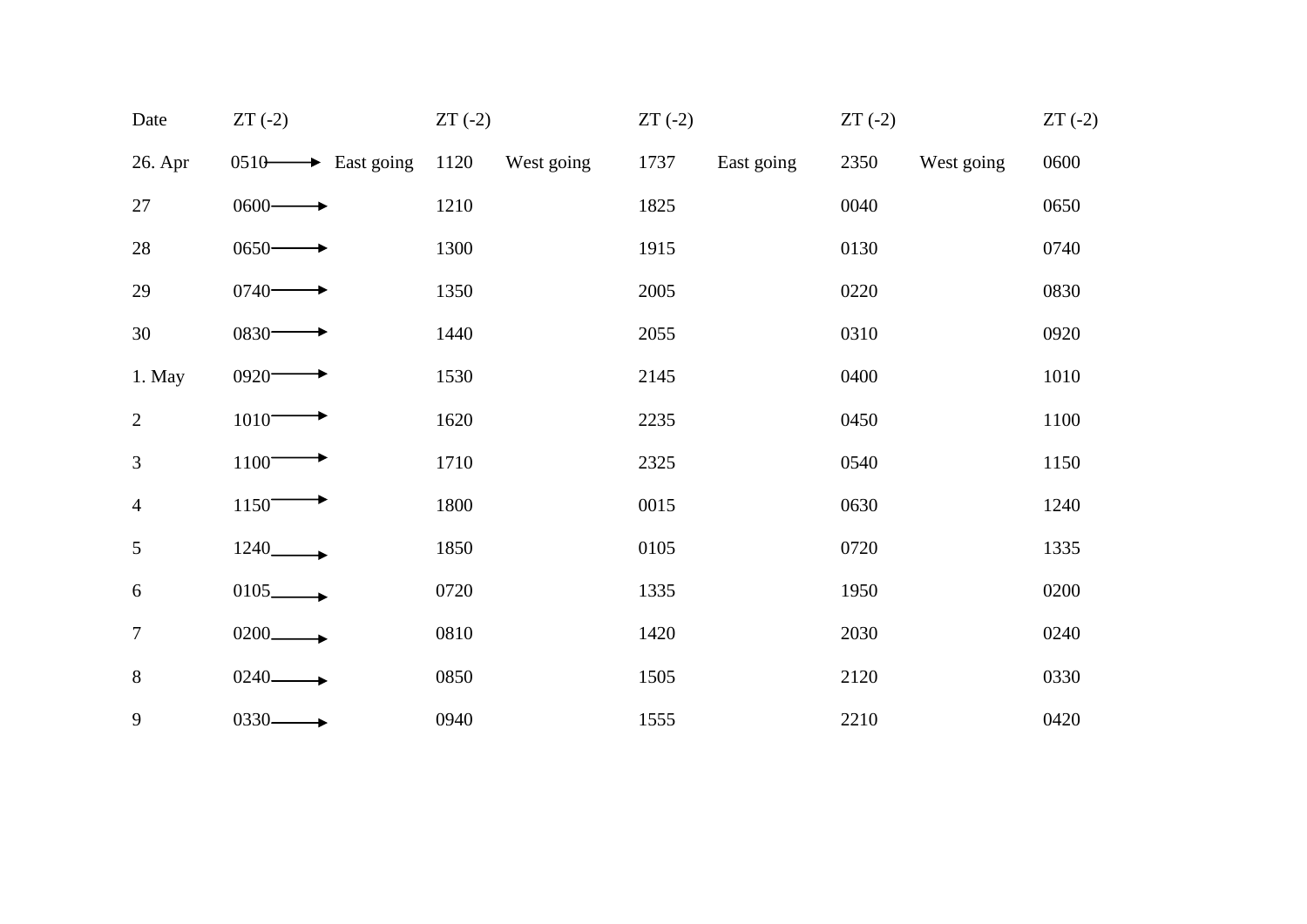| Date    | $ZT(-2)$                      | $ZT(-2)$           | $ZT(-2)$           | $ZT(-2)$           | $ZT(-2)$ |
|---------|-------------------------------|--------------------|--------------------|--------------------|----------|
| 10. May | $0510 \rightarrow$ East going | 1120<br>West going | 1737<br>East going | 2350<br>West going | 0600     |
| 11      | $0600 -$                      | 1210               | 1825               | 0040               | 0650     |
| 12      | $0650-$                       | 1300               | 1915               | 0130               | 0740     |
| 13      | $0740-$                       | 1350               | 2005               | 0220               | 0830     |
| 14      | 0830-                         | 1440               | 2055               | 0310               | 0920     |
| 15      | 0920-                         | 1530               | 2145               | 0400               | 1010     |
| 16      | $1010^-$                      | 1620               | 2235               | 0450               | 1100     |
| 17      | 1100                          | 1710               | 2325               | 0540               | 1150     |
| 18      | 1150                          | 1800               | 0015               | 0630               | 1240     |
| 19      | 1240_                         | 1850               | 0105               | 0720               | 1335     |
| 20      | $0105$ <sub>--</sub>          | 0720               | 1335               | 1950               | 0200     |
| 21      | $0200 -$                      | 0810               | 1420               | 2030               | 0240     |
| 22      | 0240-                         | 0850               | 1505               | 2120               | 0330     |
| 23      | $0330 -$                      | 0940               | 1555               | 2210               | 0420     |
| 24      | $0420 -$                      | 1030               | 1645               | 2300               |          |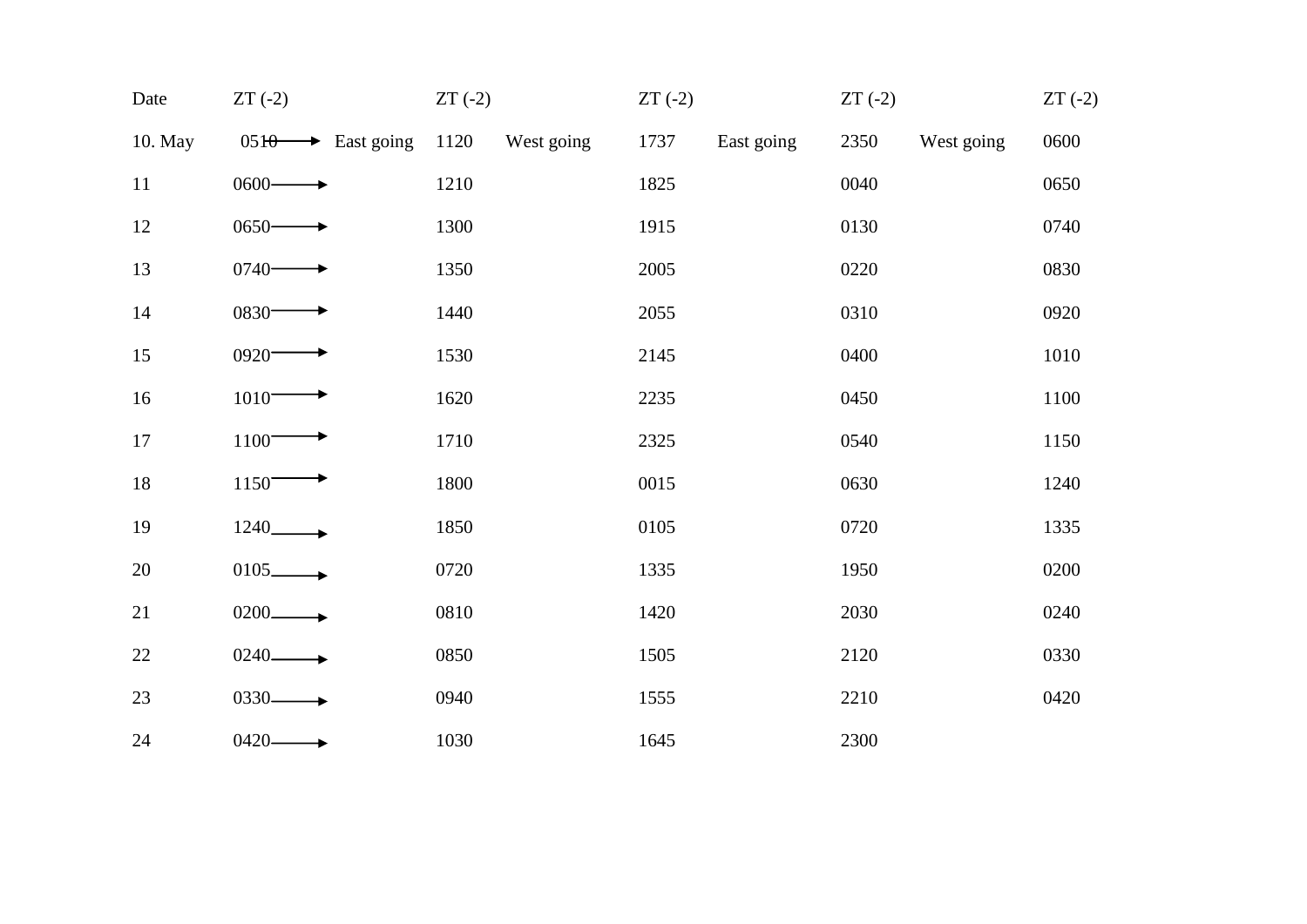| Date           | $ZT(-2)$                      | $ZT(-2)$           | $ZT(-2)$           | $ZT(-2)$           | $ZT(-2)$ |
|----------------|-------------------------------|--------------------|--------------------|--------------------|----------|
| 25. May        | $0510 \rightarrow$ East going | 1120<br>West going | 1737<br>East going | 2350<br>West going | 0600     |
| 26             | $0600 -$                      | 1210               | 1825               | 0040               | 0650     |
| $27\,$         | $0650-$                       | 1300               | 1915               | 0130               | 0740     |
| 28             | $0740-$                       | 1350               | 2005               | 0220               | 0830     |
| 29             | 0830-                         | 1440               | 2055               | 0310               | 0920     |
| 30             | 0920-                         | 1530               | 2145               | 0400               | 1010     |
| 31             | $1010^-$                      | 1620               | 2235               | 0450               | 1100     |
| $1.J$ un       | 1100                          | 1710               | 2325               | 0540               | 1150     |
| $\overline{2}$ | 1150                          | 1800               | 0015               | 0630               | 1240     |
| $\mathfrak{Z}$ | 1240_                         | 1850               | 0105               | 0720               | 1335     |
| $\overline{4}$ | $0105-$                       | 0720               | 1335               | 1950               | 0200     |
| $\mathfrak{S}$ | $0200 -$                      | 0810               | 1420               | 2030               | 0240     |
| 6              | 0240-                         | 0850               | 1505               | 2120               | 0330     |
| $\overline{7}$ | $0330 -$                      | 0940               | 1555               | 2210               | 0420     |
| $8\,$          | $0420 -$                      | 1030               | 1645               | 2300               |          |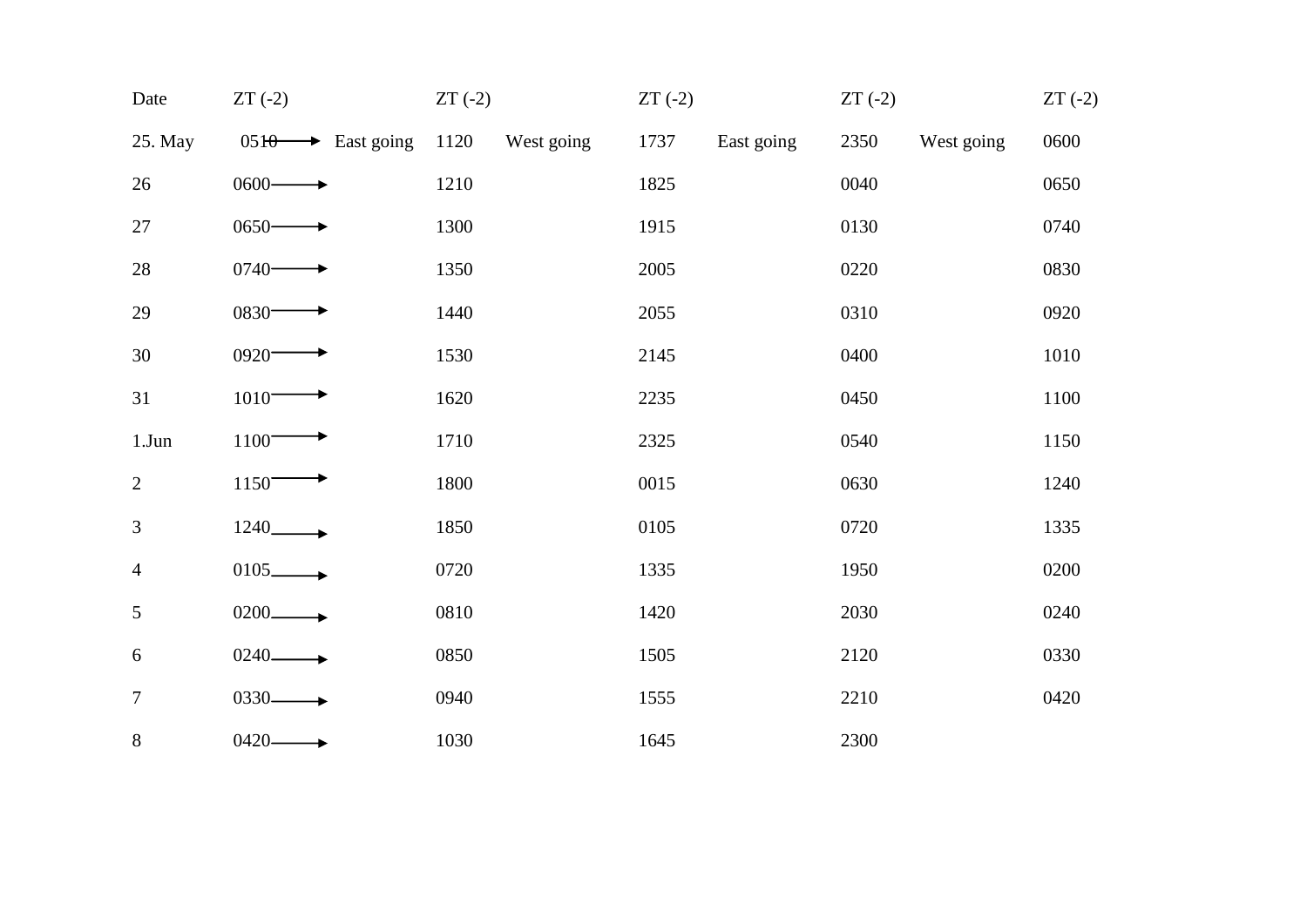| Date   | $ZT(-2)$                          | $ZT(-2)$           | $ZT(-2)$           | $ZT(-2)$           | $ZT(-2)$ |
|--------|-----------------------------------|--------------------|--------------------|--------------------|----------|
| 9. Jun | $0510 \longrightarrow$ East going | 1120<br>West going | 1737<br>East going | 2350<br>West going | 0600     |
| 10     | $0600 -$                          | 1210               | 1825               | 0040               | 0650     |
| $11\,$ | $0650 -$                          | 1300               | 1915               | 0130               | 0740     |
| 12     | $0740 -$                          | 1350               | 2005               | 0220               | 0830     |
| 13     | $0830 -$                          | 1440               | 2055               | 0310               | 0920     |
| 14     | 0920-                             | 1530               | 2145               | 0400               | 1010     |
| 15     | $1010^-$                          | 1620               | 2235               | 0450               | 1100     |
| 16     | 1100                              | 1710               | 2325               | 0540               | 1150     |
| 17     | 1150                              | 1800               | 0015               | 0630               | 1240     |
| $18\,$ |                                   | 1850               | 0105               | 0720               | 1335     |
| 19     | $0105 -$                          | 0720               | 1335               | 1950               | 0200     |
| 20     | $0200 -$                          | 0810               | 1420               | 2030               | 0240     |
| 21     | 0240-                             | 0850               | 1505               | 2120               | 0330     |
| $22\,$ | $0330 -$                          | 0940               | 1555               | 2210               | 0420     |
| 23     | $0420 -$                          | 1030               | 1645               | 2300               |          |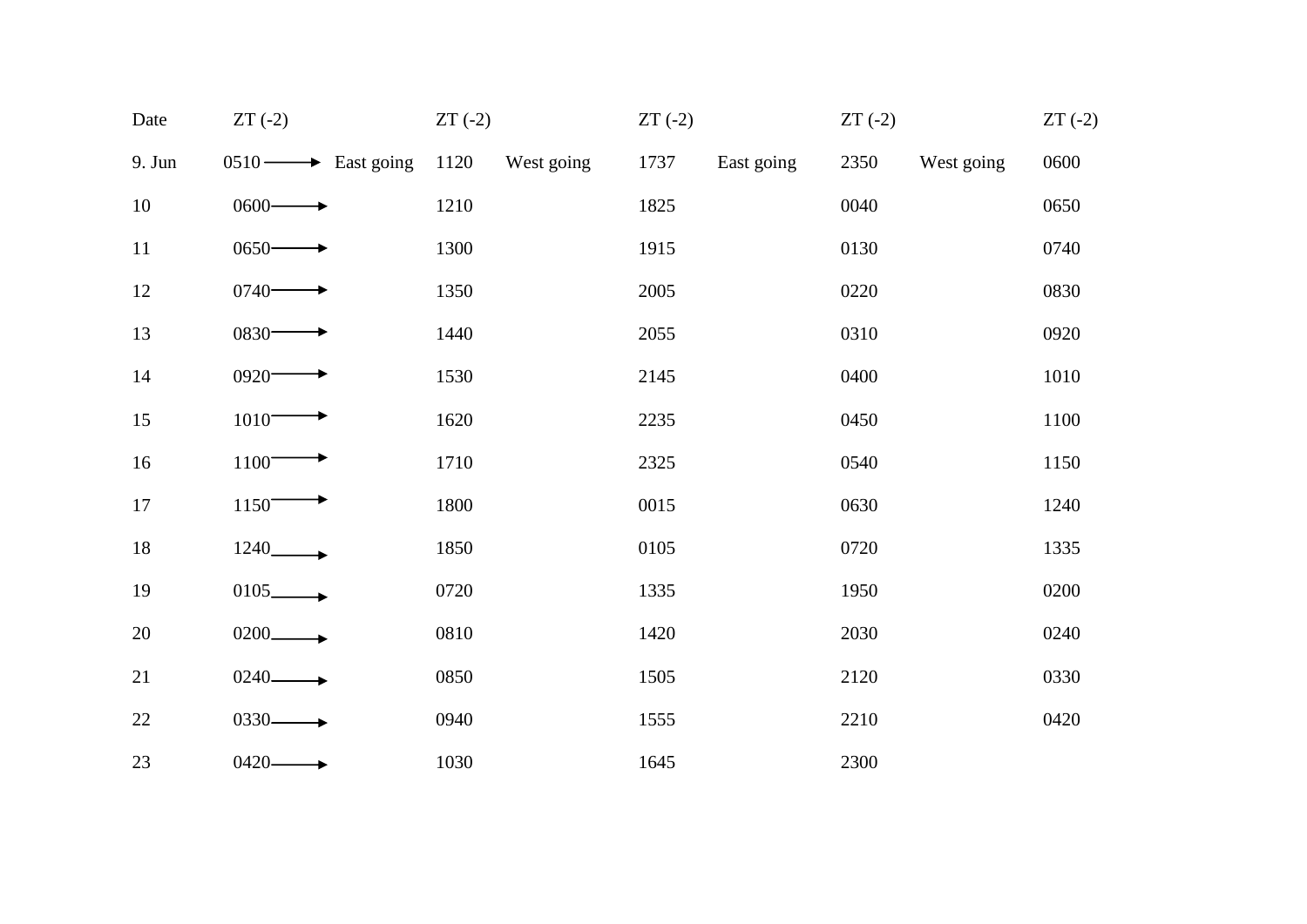| Date           | $ZT(-2)$                             | $ZT(-2)$           | $ZT(-2)$           | $ZT(-2)$           | $ZT(-2)$ |
|----------------|--------------------------------------|--------------------|--------------------|--------------------|----------|
| 24. Jun        | $\rightarrow$ East going<br>$0510 -$ | 1120<br>West going | 1737<br>East going | 2350<br>West going | 0600     |
| 25             | $0600 -$                             | 1210               | 1825               | 0040               | 0650     |
| 26             | $0650 -$                             | 1300               | 1915               | 0130               | 0740     |
| $27\,$         | $0740-$                              | 1350               | 2005               | 0220               | 0830     |
| 28             | $0830 -$                             | 1440               | 2055               | 0310               | 0920     |
| 29             | 0920-                                | 1530               | 2145               | 0400               | 1010     |
| 30             | $1010^-$                             | 1620               | 2235               | 0450               | 1100     |
| 1.Jul          | 1100                                 | 1710               | 2325               | 0540               | 1150     |
| $\overline{2}$ | 1150                                 | 1800               | 0015               | 0630               | 1240     |
| $\mathfrak{Z}$ | $1240$ <sub>______</sub>             | 1850               | 0105               | 0720               | 1335     |
| $\overline{4}$ | $0105-$                              | 0720               | 1335               | 1950               | 0200     |
| 5              | $0200 -$                             | 0810               | 1420               | 2030               | 0240     |
| 6              | 0240-                                | 0850               | 1505               | 2120               | 0330     |
| $\overline{7}$ | $0330 -$                             | 0940               | 1555               | 2210               | 0420     |
| $8\,$          | $0420 -$                             | 1030               | 1645               | 2300               |          |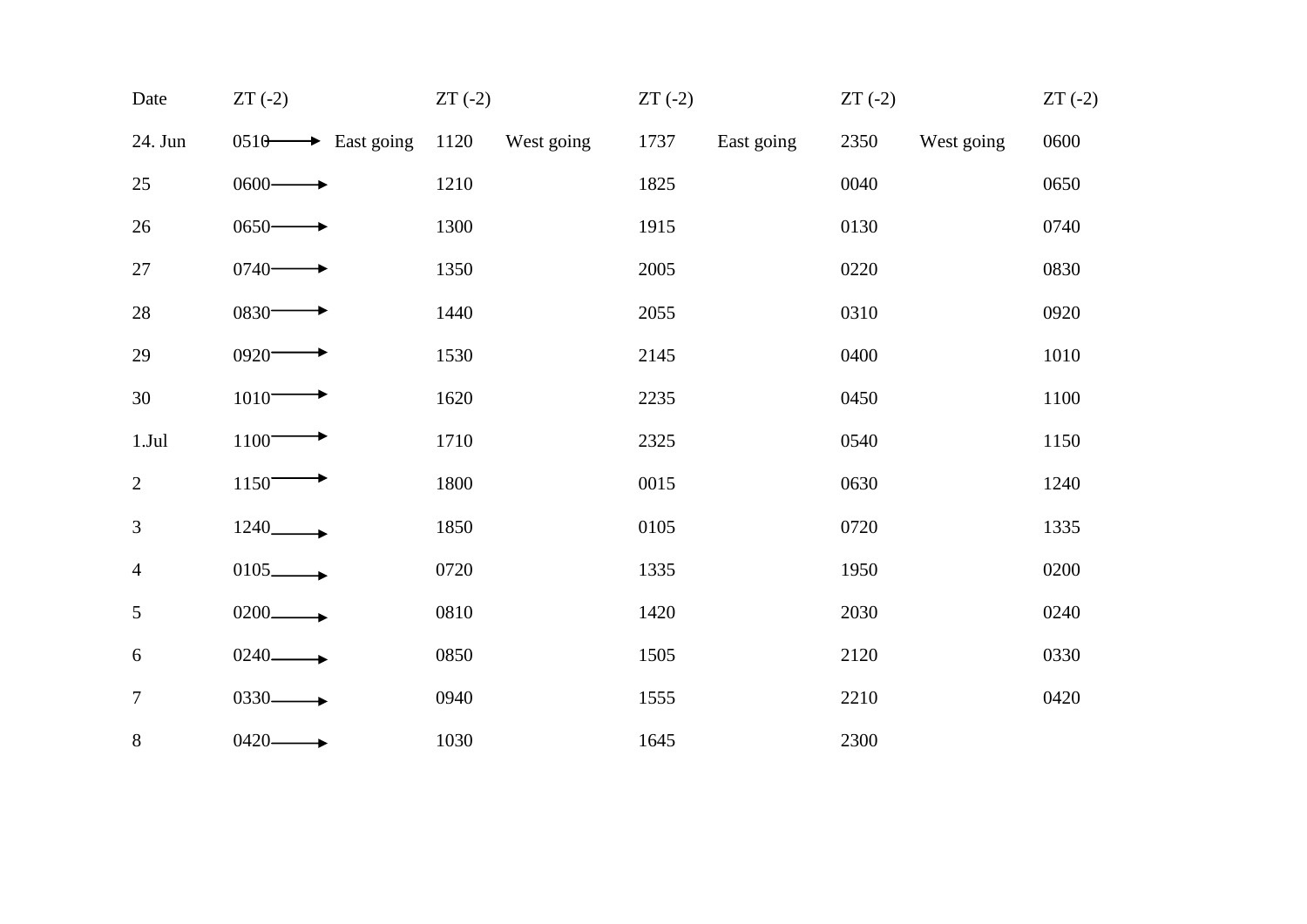| Date   | $ZT(-2)$                          | $ZT(-2)$           | $ZT(-2)$           | $ZT(-2)$           | $ZT(-2)$ |
|--------|-----------------------------------|--------------------|--------------------|--------------------|----------|
| 9. Jul | $0510 \longrightarrow$ East going | 1120<br>West going | 1737<br>East going | 2350<br>West going | 0600     |
| 10     | $0600 -$                          | 1210               | 1825               | 0040               | 0650     |
| 11     | $0650-$                           | 1300               | 1915               | 0130               | 0740     |
| 12     | $0740-$                           | 1350               | 2005               | 0220               | 0830     |
| 13     | $0830 -$                          | 1440               | 2055               | 0310               | 0920     |
| 14     | 0920-                             | 1530               | 2145               | 0400               | 1010     |
| 15     | $1010 -$                          | 1620               | 2235               | 0450               | 1100     |
| 16     | 1100                              | 1710               | 2325               | 0540               | 1150     |
| 17     | 1150                              | 1800               | 0015               | 0630               | 1240     |
| 18     | 1240_                             | 1850               | 0105               | 0720               | 1335     |
| 19     | $0105$ <sub>-</sub>               | 0720               | 1335               | 1950               | 0200     |
| 20     | 0200                              | 0810               | 1420               | 2030               | 0240     |
| 21     | 0240-                             | 0850               | 1505               | 2120               | 0330     |
| 22     | $0330 -$                          | 0940               | 1555               | 2210               | 0420     |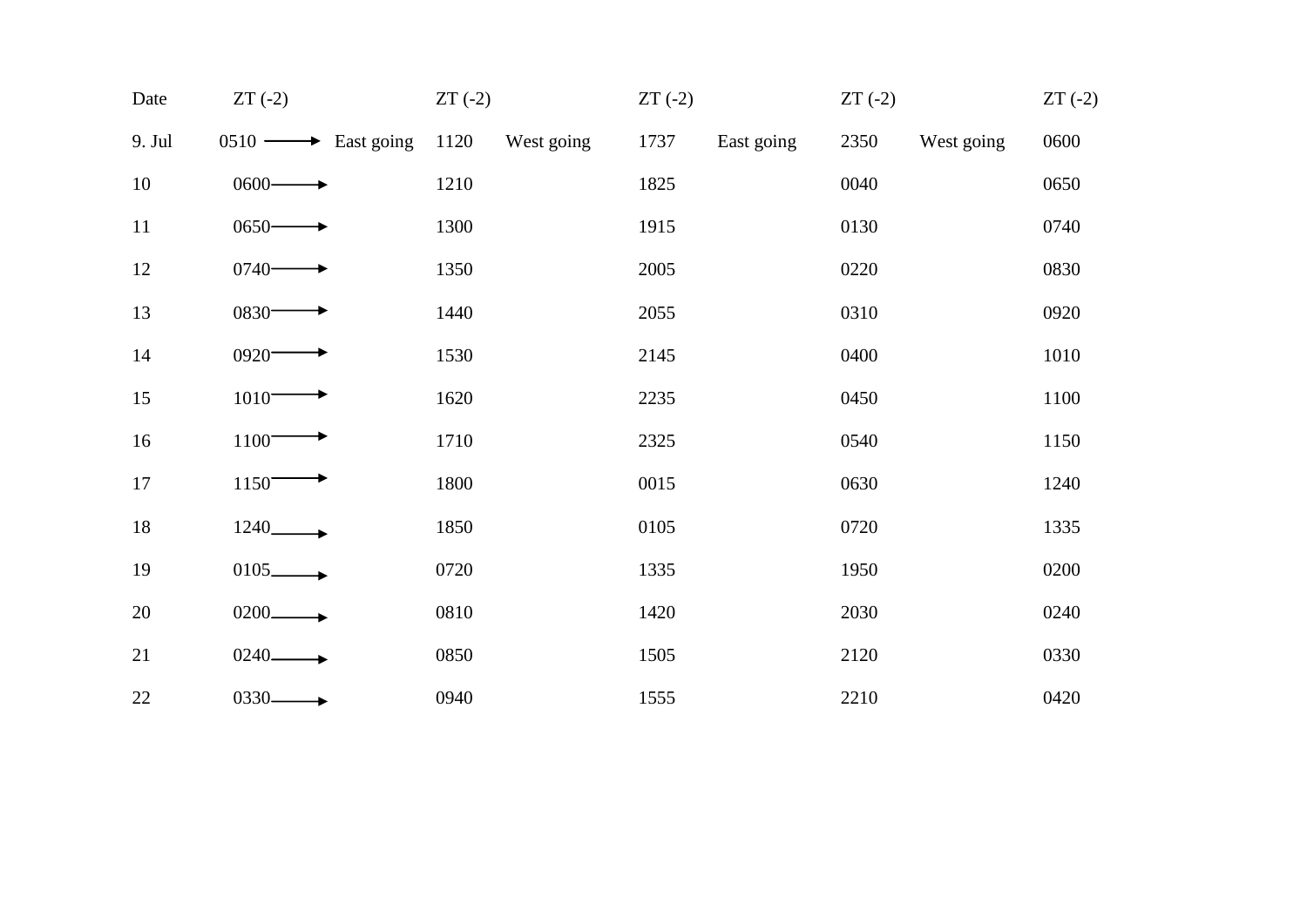| Date           | $ZT(-2)$                          | $ZT(-2)$           | $ZT(-2)$ | $ZT(-2)$           | $ZT(-2)$           |
|----------------|-----------------------------------|--------------------|----------|--------------------|--------------------|
| 23. Jul        | $0510 \longrightarrow$ East going | 1120<br>West going | 1737     | East going<br>2350 | 0600<br>West going |
| 24             | $0600 -$                          | 1210               | 1825     | 0040               | 0650               |
| $25\,$         | $0650-$                           | 1300               | 1915     | 0130               | 0740               |
| 26             | $0740 -$                          | 1350               | 2005     | 0220               | 0830               |
| 27             | $0830 -$                          | 1440               | 2055     | 0310               | 0920               |
| $28\,$         | 0920-                             | 1530               | 2145     | 0400               | 1010               |
| 29             | $1010^-$                          | 1620               | 2235     | 0450               | 1100               |
| 30             | 1100                              | 1710               | 2325     | 0540               | 1150               |
| 31             | 1150                              | 1800               | 0015     | 0630               | 1240               |
| 1.Aug          | 1240_                             | 1850               | 0105     | 0720               | 1335               |
| $\overline{2}$ | $0105$ $\longrightarrow$          | 0720               | 1335     | 1950               | 0200               |
| $\mathfrak{Z}$ | $0200 -$                          | 0810               | 1420     | 2030               | 0240               |
| $\overline{4}$ | 0240-                             | 0850               | 1505     | 2120               | 0330               |
| 5              | $0330 -$                          | 0940               | 1555     | 2210               | 0420               |
| 6              | $0420 -$                          | 1030               | 1645     | 2300               |                    |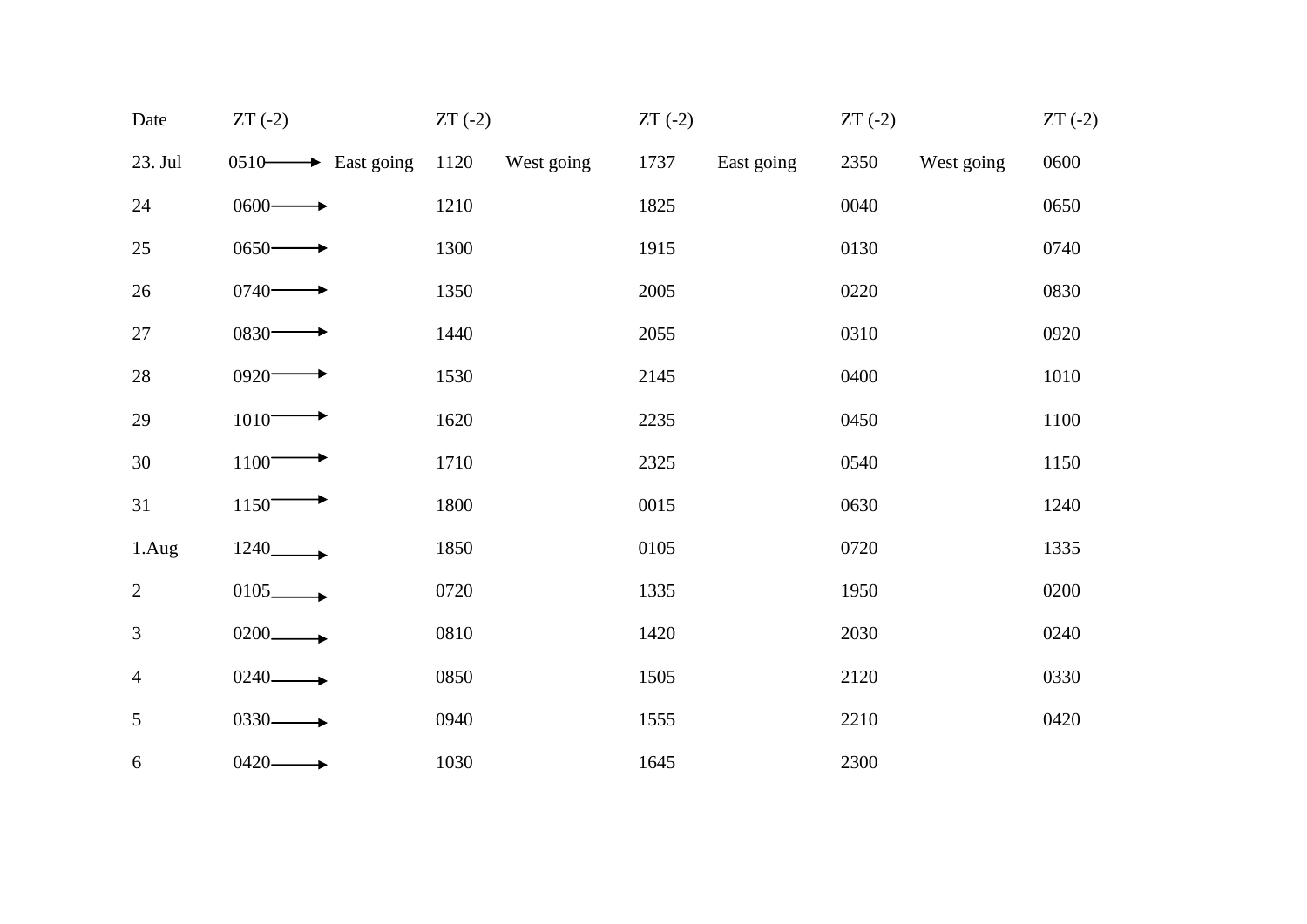| Date   | $ZT(-2)$                          | $ZT(-2)$           | $ZT(-2)$           | $ZT(-2)$           | $ZT(-2)$ |
|--------|-----------------------------------|--------------------|--------------------|--------------------|----------|
| 7. Aug | $0510 \longrightarrow$ East going | 1120<br>West going | 1737<br>East going | 2350<br>West going | 0600     |
| $8\,$  | $0600 -$                          | 1210               | 1825               | 0040               | 0650     |
| 9      | $0650-$                           | 1300               | 1915               | 0130               | 0740     |
| 10     | $0740-$                           | 1350               | 2005               | 0220               | 0830     |
| 11     | $0830 -$                          | 1440               | 2055               | 0310               | 0920     |
| 12     | 0920-                             | 1530               | 2145               | 0400               | 1010     |
| 13     | $1010 -$                          | 1620               | 2235               | 0450               | 1100     |
| 14     | 1100                              | 1710               | 2325               | 0540               | 1150     |
| 15     | 1150                              | 1800               | 0015               | 0630               | 1240     |
| 16     | 1240_                             | 1850               | 0105               | 0720               | 1335     |
| 17     | $0105$ <sub>-</sub>               | 0720               | 1335               | 1950               | 0200     |
| 18     | 0200                              | 0810               | 1420               | 2030               | 0240     |
| 19     | 0240-                             | 0850               | 1505               | 2120               | 0330     |
| 20     | $0330 -$                          | 0940               | 1555               | 2210               | 0420     |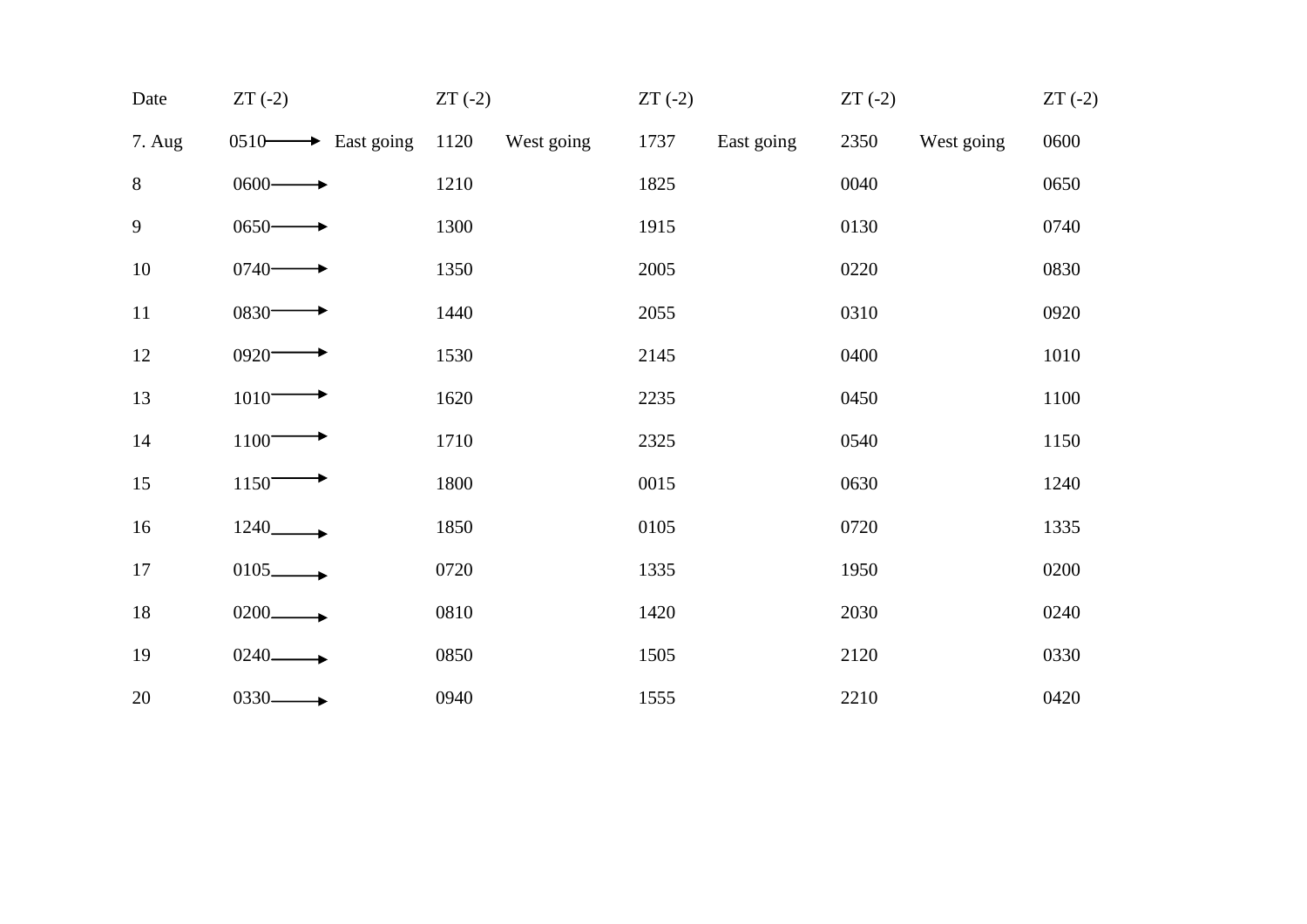| Date           | $ZT(-2)$                      | $ZT(-2)$ |            | $ZT(-2)$ |            | $ZT(-2)$ |            | $ZT(-2)$ |
|----------------|-------------------------------|----------|------------|----------|------------|----------|------------|----------|
| 21. Aug        | $0510 \rightarrow$ East going | 1120     | West going | 1737     | East going | 2350     | West going | 0600     |
| 22             | $0600 -$                      | 1210     |            | 1825     |            | 0040     |            | 0650     |
| 23             | $0650 -$                      | 1300     |            | 1915     |            | 0130     |            | 0740     |
| 24             | $0740 -$                      | 1350     |            | 2005     |            | 0220     |            | 0830     |
| 25             | $0830 -$                      | 1440     |            | 2055     |            | 0310     |            | 0920     |
| 26             | 0920-                         | 1530     |            | 2145     |            | 0400     |            | 1010     |
| 27             | $1010^-$                      | 1620     |            | 2235     |            | 0450     |            | 1100     |
| 28             | 1100                          | 1710     |            | 2325     |            | 0540     |            | 1150     |
| 29             | 1150                          | 1800     |            | 0015     |            | 0630     |            | 1240     |
| 30             | 1240                          | 1850     |            | 0105     |            | 0720     |            | 1335     |
| 31             | $0105$ <sub>--</sub>          | 0720     |            | 1335     |            | 1950     |            | 0200     |
| 1.Sep          | $0200 -$                      | 0810     |            | 1420     |            | 2030     |            | 0240     |
| $\overline{2}$ | 0240-                         | 0850     |            | 1505     |            | 2120     |            | 0330     |
| $\overline{3}$ | $0330 -$                      | 0940     |            | 1555     |            | 2210     |            | 0420     |
| $4 + 5$        | 0420-                         | 1030     |            | 1645     |            | 2300     |            |          |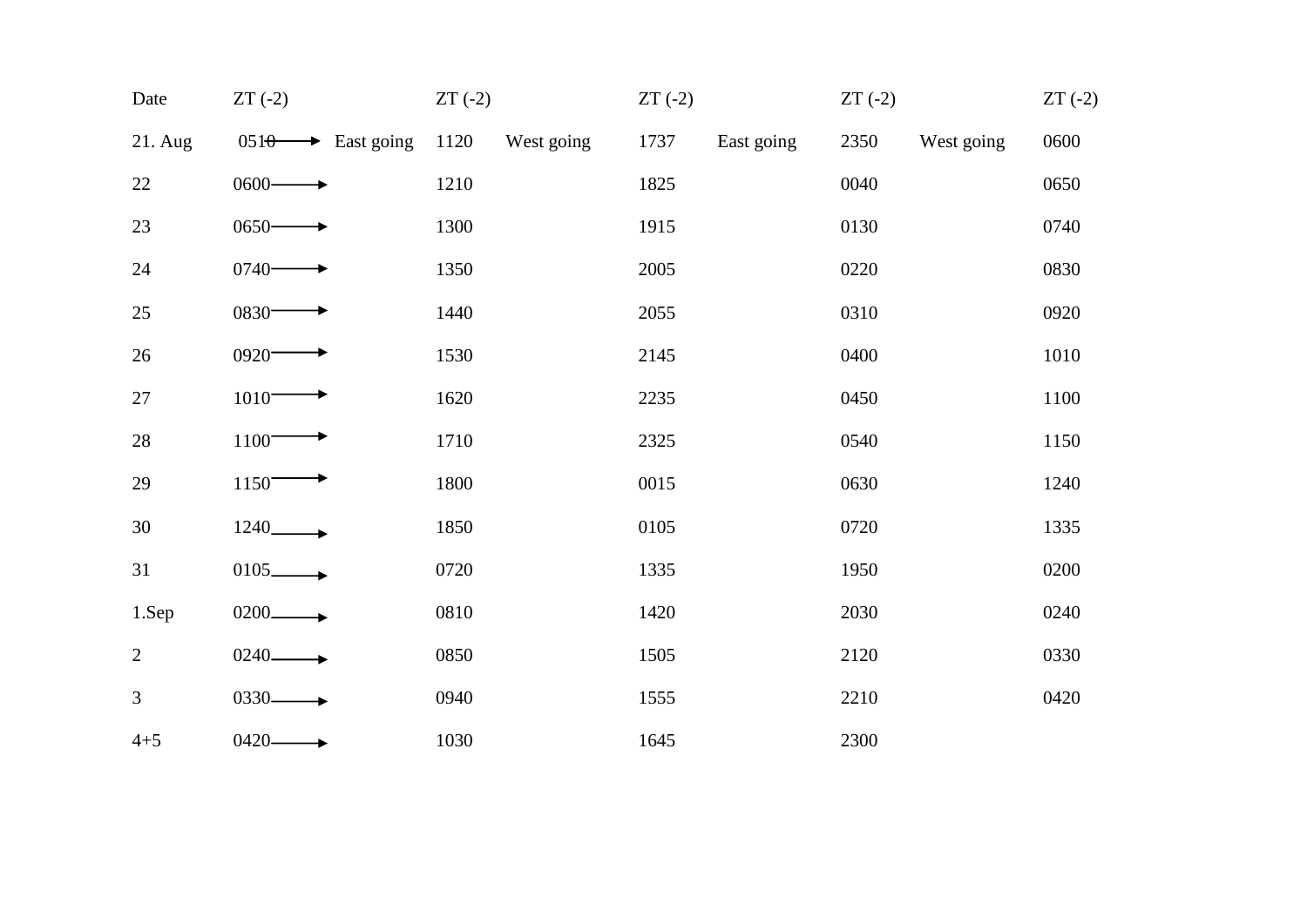| Date           | $ZT(-2)$                          | $ZT(-2)$           | $ZT(-2)$           | $ZT(-2)$           | $ZT(-2)$ |
|----------------|-----------------------------------|--------------------|--------------------|--------------------|----------|
| 6. Sep         | $0510 \longrightarrow$ East going | 1120<br>West going | 1737<br>East going | 2350<br>West going | 0600     |
| $\overline{7}$ | $0600 -$                          | 1210               | 1825               | 0040               | 0650     |
| $\,8\,$        | $0650-$                           | 1300               | 1915               | 0130               | 0740     |
| $\overline{9}$ | $0740-$                           | 1350               | 2005               | 0220               | 0830     |
| 10             | $0830 -$                          | 1440               | 2055               | 0310               | 0920     |
| 11             | 0920-                             | 1530               | 2145               | 0400               | 1010     |
| 12             | $1010 -$                          | 1620               | 2235               | 0450               | 1100     |
| 13             | 1100                              | 1710               | 2325               | 0540               | 1150     |
| 14             | 1150                              | 1800               | 0015               | 0630               | 1240     |
| 15             | 1240_                             | 1850               | 0105               | 0720               | 1335     |
| 16             | $0105$ <sub>-</sub>               | 0720               | 1335               | 1950               | 0200     |
| 17             | 0200                              | 0810               | 1420               | 2030               | 0240     |
| $18\,$         | 0240-                             | 0850               | 1505               | 2120               | 0330     |
| 19             | 0330-                             | 0940               | 1555               | 2210               | 0420     |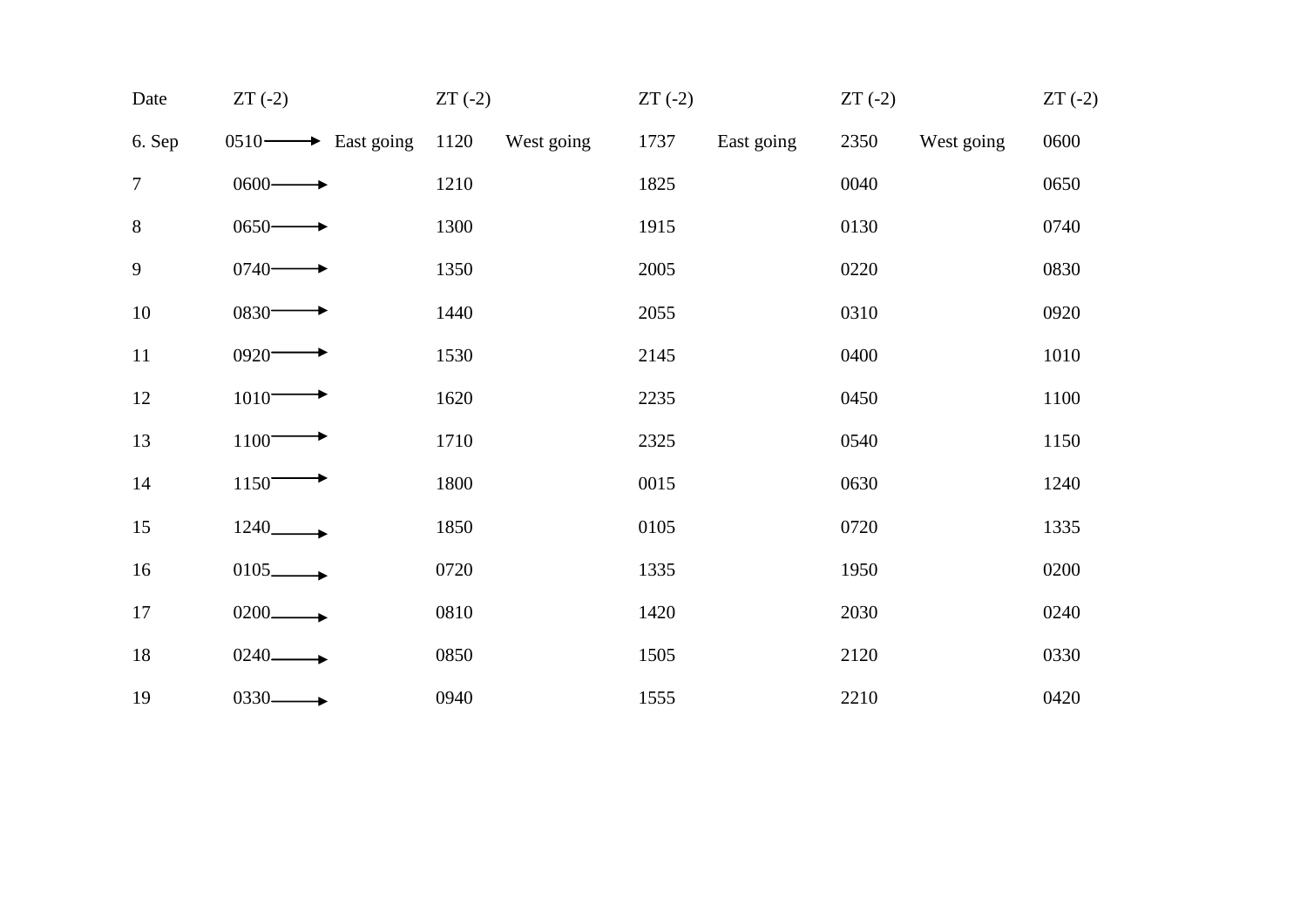| Date           | $ZT(-2)$                      | $ZT(-2)$ |            | $ZT(-2)$ |            | $ZT(-2)$ |            | $ZT(-2)$ |
|----------------|-------------------------------|----------|------------|----------|------------|----------|------------|----------|
| 20. Sep        | $0510 \rightarrow$ East going | 1120     | West going | 1737     | East going | 2350     | West going | 0600     |
| 21             | $0600 -$                      | 1210     |            | 1825     |            | 0040     |            | 0650     |
| $22\,$         | $0650-$                       | 1300     |            | 1915     |            | 0130     |            | 0740     |
| 23             | $0740-$                       | 1350     |            | 2005     |            | 0220     |            | 0830     |
| 24             | $0830 -$                      | 1440     |            | 2055     |            | 0310     |            | 0920     |
| 25             | 0920-                         | 1530     |            | 2145     |            | 0400     |            | 1010     |
| $26\,$         | $1010^-$                      | 1620     |            | 2235     |            | 0450     |            | 1100     |
| $27\,$         | 1100                          | 1710     |            | 2325     |            | 0540     |            | 1150     |
| $28\,$         | 1150                          | 1800     |            | 0015     |            | 0630     |            | 1240     |
| 29             | 1240_                         | 1850     |            | 0105     |            | 0720     |            | 1335     |
| 30             | $0105$ <sub>_____</sub>       | 0720     |            | 1335     |            | 1950     |            | 0200     |
| 1.Okt          | $0200 -$                      | 0810     |            | 1420     |            | 2030     |            | 0240     |
| $\overline{2}$ | $0240 -$                      | 0850     |            | 1505     |            | 2120     |            | 0330     |
| 3              | $0330 -$                      | 0940     |            | 1555     |            | 2210     |            | 0420     |
| 4              | $0420 -$                      | 1030     |            | 1645     |            | 2300     |            |          |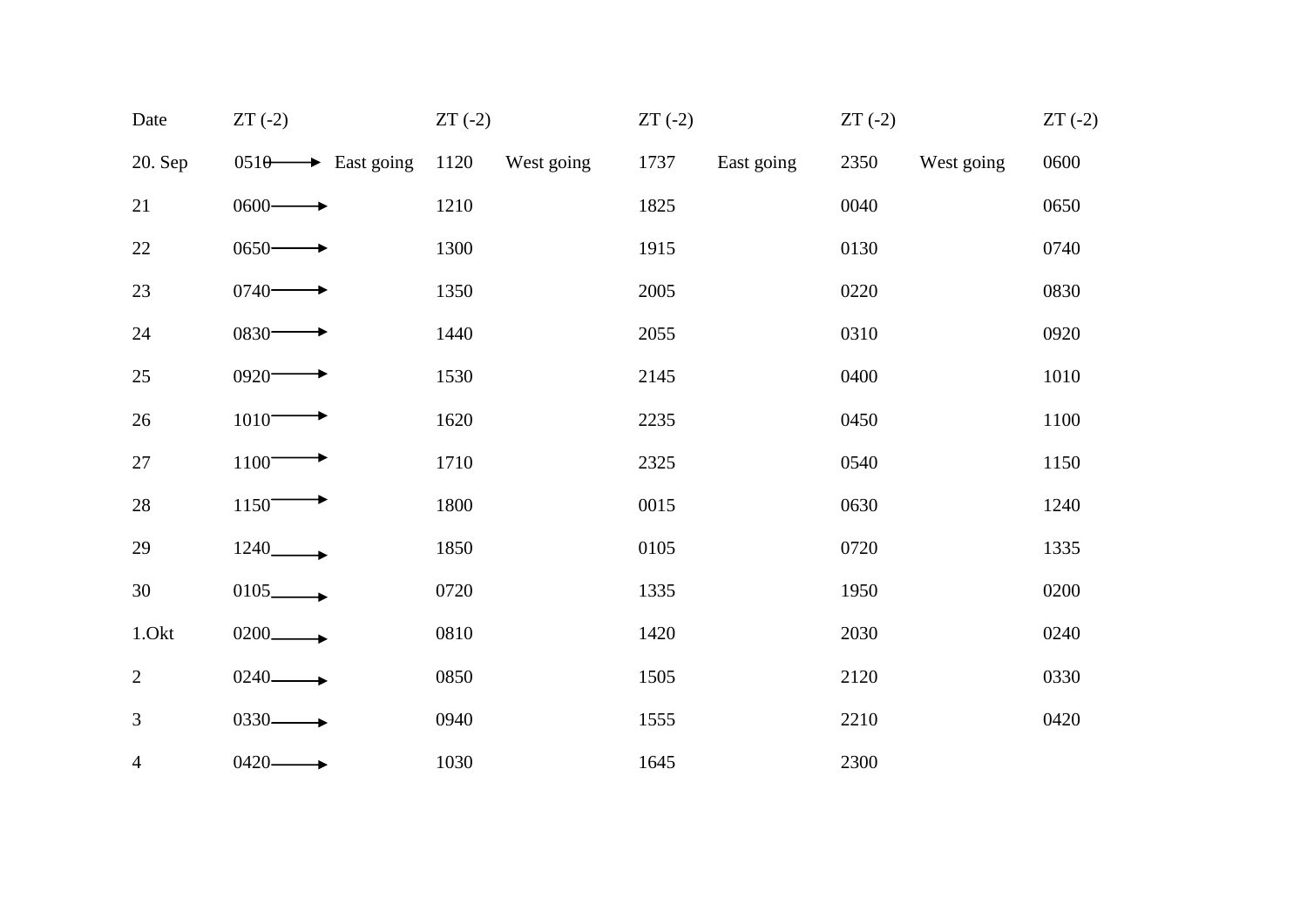| Date           | $ZT(-2)$                          | $ZT(-2)$           | $ZT(-2)$           | $ZT(-2)$           | $ZT(-2)$ |
|----------------|-----------------------------------|--------------------|--------------------|--------------------|----------|
| 5. Okt         | $0510 \longrightarrow$ East going | 1120<br>West going | 1737<br>East going | 2350<br>West going | 0600     |
| 6              | $0600 -$                          | 1210               | 1825               | 0040               | 0650     |
| $\overline{7}$ | $0650-$                           | 1300               | 1915               | 0130               | 0740     |
| $8\,$          | $0740-$                           | 1350               | 2005               | 0220               | 0830     |
| 9              | $0830 -$                          | 1440               | 2055               | 0310               | 0920     |
| 10             | 0920-                             | 1530               | 2145               | 0400               | 1010     |
| 11             | $1010 -$                          | 1620               | 2235               | 0450               | 1100     |
| 12             | 1100                              | 1710               | 2325               | 0540               | 1150     |
| 13             | 1150                              | 1800               | 0015               | 0630               | 1240     |
| 14             | 1240_                             | 1850               | 0105               | 0720               | 1335     |
| 15             | $0105$ <sub>-</sub>               | 0720               | 1335               | 1950               | 0200     |
| 16             | 0200                              | 0810               | 1420               | 2030               | 0240     |
| 17             | 0240-                             | 0850               | 1505               | 2120               | 0330     |
| 18             | $0330 -$                          | 0940               | 1555               | 2210               | 0420     |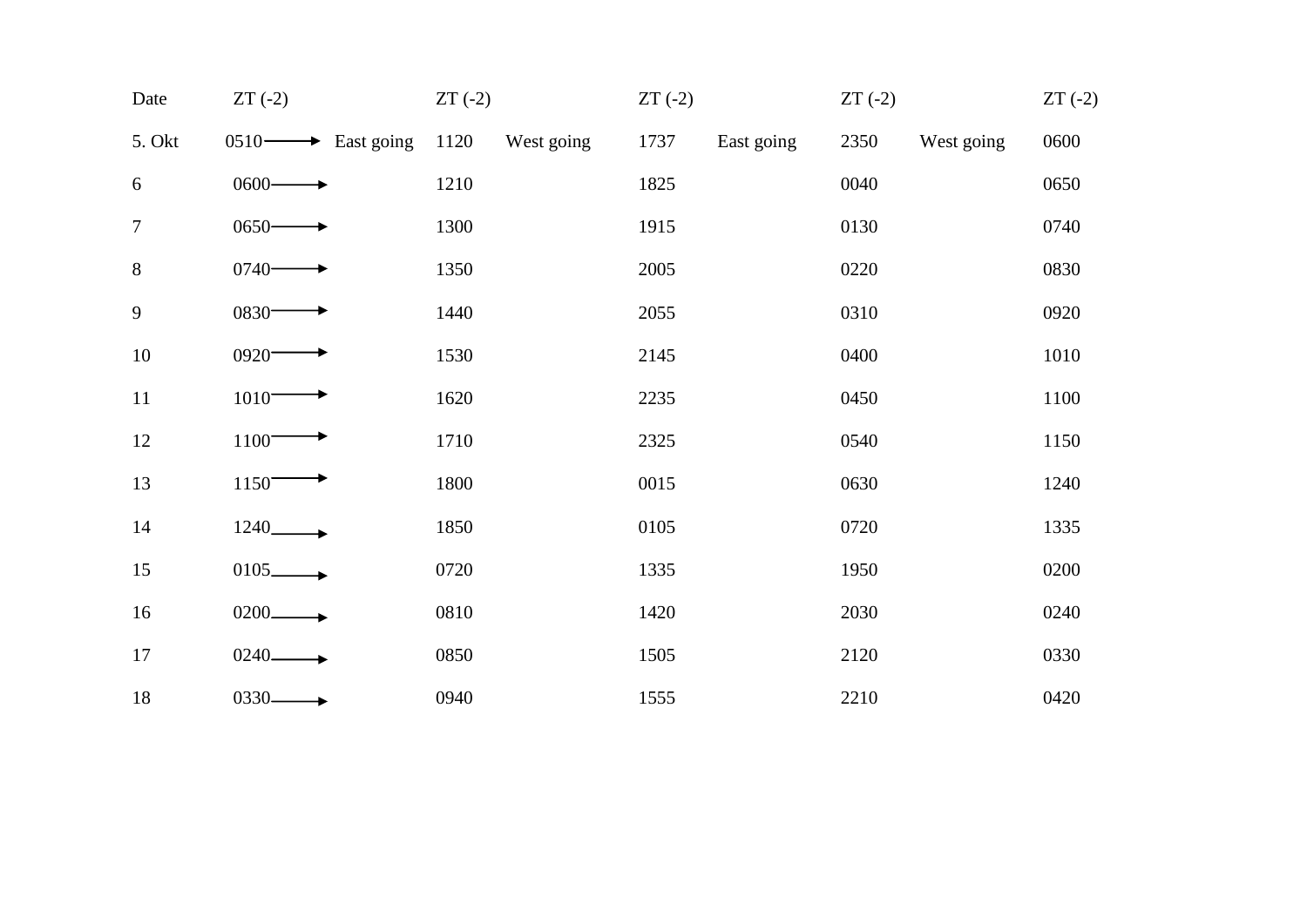| Date    | $ZT(-2)$                      | $ZT(-2)$           | $ZT(-2)$           | $ZT(-2)$           | $ZT(-2)$ |
|---------|-------------------------------|--------------------|--------------------|--------------------|----------|
| 19. Okt | $0510 \rightarrow$ East going | 1120<br>West going | 1737<br>East going | 2350<br>West going | 0600     |
| 20      | $0600 -$                      | 1210               | 1825               | 0040               | 0650     |
| 21      | $0650-$                       | 1300               | 1915               | 0130               | 0740     |
| 22      | $0740-$                       | 1350               | 2005               | 0220               | 0830     |
| 23      | 0830-                         | 1440               | 2055               | 0310               | 0920     |
| 24      | 0920-                         | 1530               | 2145               | 0400               | 1010     |
| 25      | $1010^-$                      | 1620               | 2235               | 0450               | 1100     |
| 26      | 1100                          | 1710               | 2325               | 0540               | 1150     |
| $27\,$  | 1150                          | 1800               | 0015               | 0630               | 1240     |
| $28\,$  | 1240_                         | 1850               | 0105               | 0720               | 1335     |
| 29      | $0105-$                       | 0720               | 1335               | 1950               | 0200     |
| 30      | $0200 -$                      | 0810               | 1420               | 2030               | 0240     |
| 31      | 0240-                         | 0850               | 1505               | 2120               | 0330     |
| 1.Nov   | $0330 -$                      | 0940               | 1555               | 2210               | 0420     |
| $2 + 3$ | $0420 -$                      | 1030               | 1645               | 2300               |          |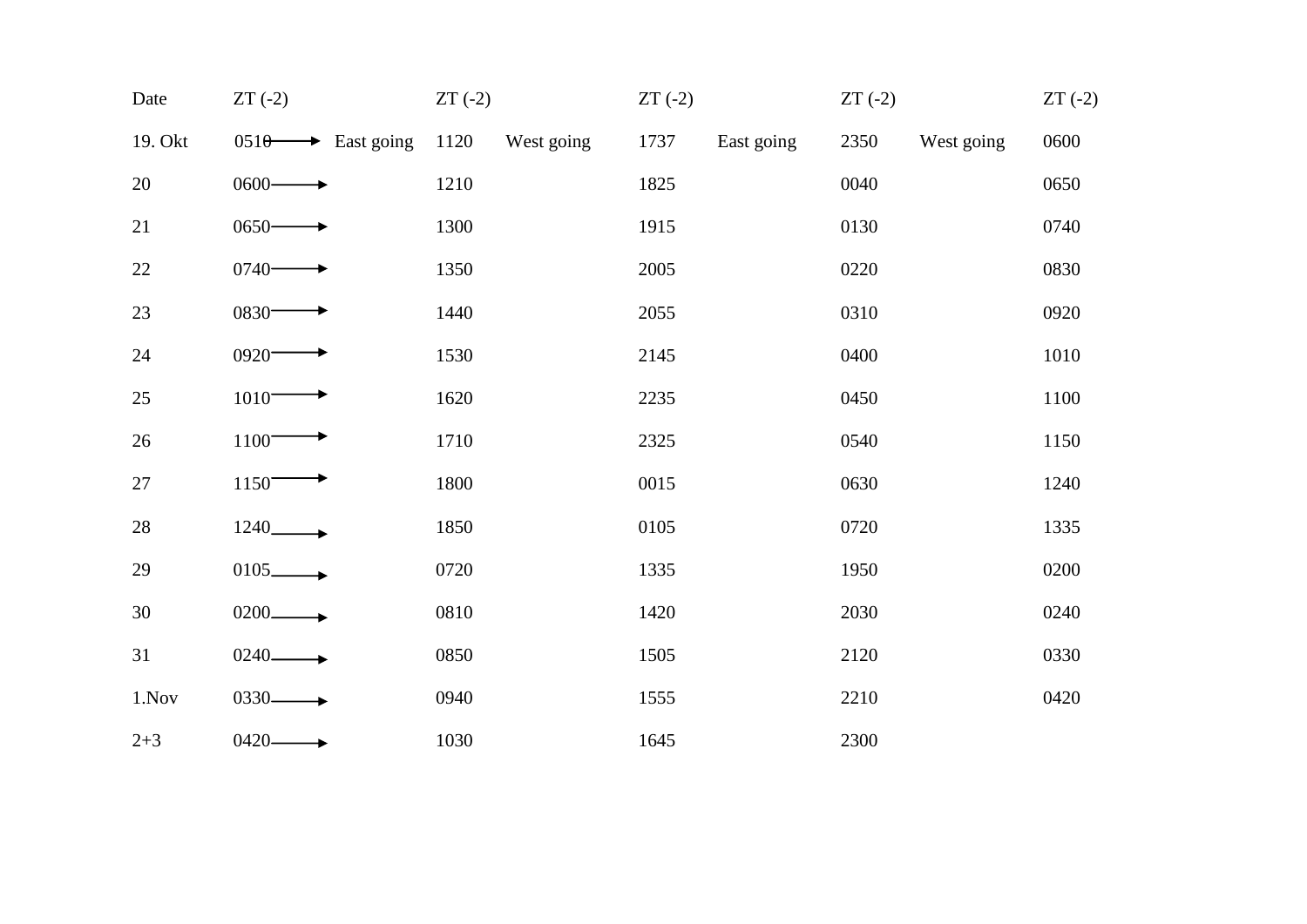| Date             | $ZT(-2)$                          | $ZT(-2)$           | $ZT(-2)$           | $ZT(-2)$           | $ZT(-2)$ |
|------------------|-----------------------------------|--------------------|--------------------|--------------------|----------|
| 4. Nov           | $0510 \longrightarrow$ East going | 1120<br>West going | 1737<br>East going | 2350<br>West going | 0600     |
| 5                | $0600 -$                          | 1210               | 1825               | 0040               | 0650     |
| 6                | $0650-$                           | 1300               | 1915               | 0130               | 0740     |
| $\boldsymbol{7}$ | $0740-$                           | 1350               | 2005               | 0220               | 0830     |
| $8\,$            | $0830 -$                          | 1440               | 2055               | 0310               | 0920     |
| 9                | 0920-                             | 1530               | 2145               | 0400               | 1010     |
| $10\,$           | $1010 -$                          | 1620               | 2235               | 0450               | 1100     |
| 11               | 1100                              | 1710               | 2325               | 0540               | 1150     |
| 12               | 1150                              | 1800               | 0015               | 0630               | 1240     |
| 13               | 1240_                             | 1850               | 0105               | 0720               | 1335     |
| 14               | $0105$ <sub>-</sub>               | 0720               | 1335               | 1950               | 0200     |
| 15               | 0200                              | 0810               | 1420               | 2030               | 0240     |
| 16               | 0240-                             | 0850               | 1505               | 2120               | 0330     |
| 17               | 0330-                             | 0940               | 1555               | 2210               | 0420     |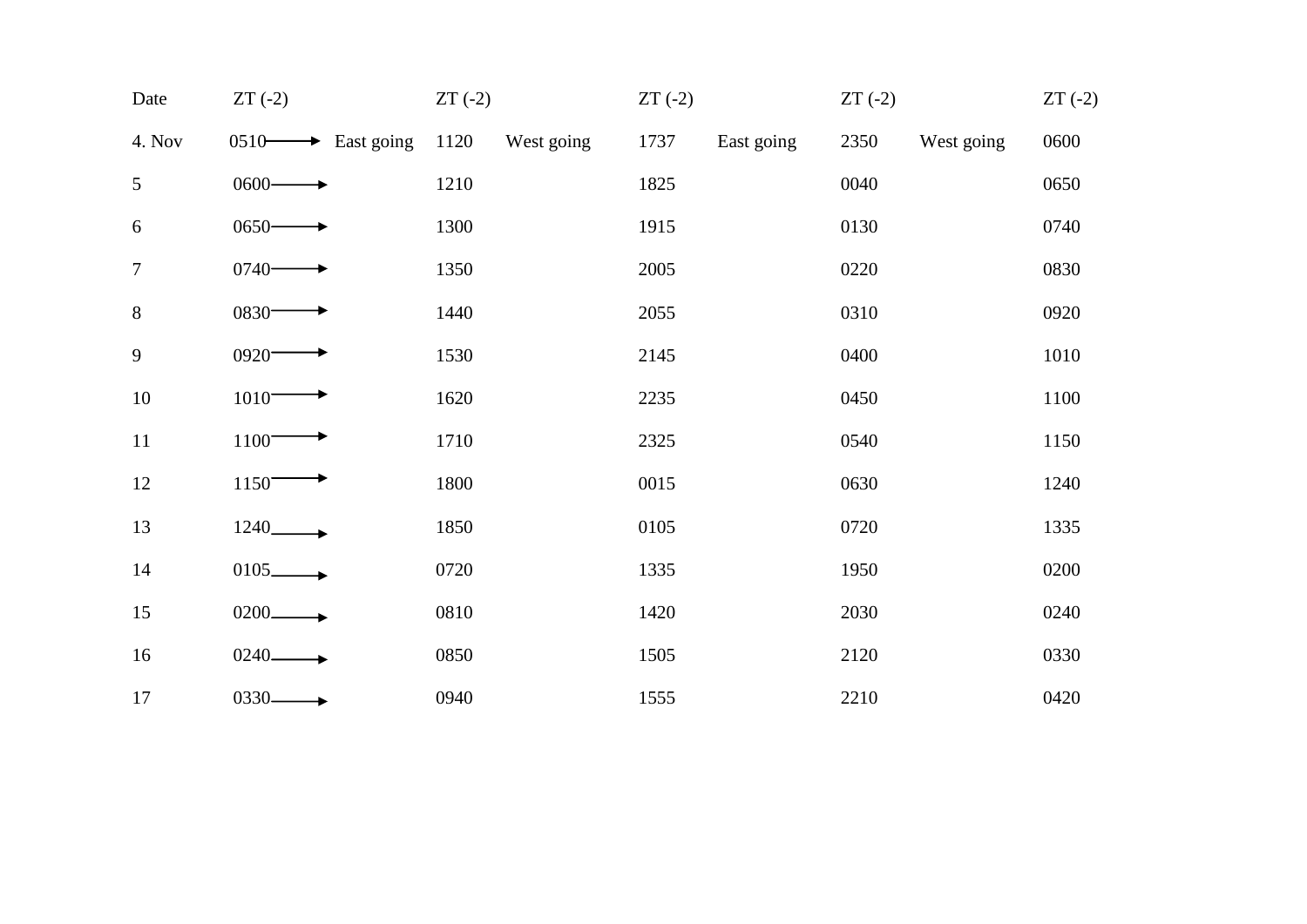| Date         | $ZT(-2)$                      | $ZT(-2)$           | $ZT(-2)$           | $ZT(-2)$           | $ZT(-2)$ |
|--------------|-------------------------------|--------------------|--------------------|--------------------|----------|
| 18. Nov      | $0510 \rightarrow$ East going | 1120<br>West going | 1737<br>East going | 2350<br>West going | 0600     |
| 19           | $0600 -$                      | 1210               | 1825               | 0040               | 0650     |
| 20           | $0650-$                       | 1300               | 1915               | 0130               | 0740     |
| 21           | $0740-$                       | 1350               | 2005               | 0220               | 0830     |
| $22\,$       | 0830-                         | 1440               | 2055               | 0310               | 0920     |
| 23           | $0920 -$                      | 1530               | 2145               | 0400               | 1010     |
| $24\,$       | $1010^-$                      | 1620               | 2235               | 0450               | 1100     |
| $25\,$       | 1100                          | 1710               | 2325               | 0540               | 1150     |
| 26           | 1150 <sup>-</sup>             | 1800               | 0015               | 0630               | 1240     |
| 27           | 1240_                         | 1850               | 0105               | 0720               | 1335     |
| 28           | $0105$ <sub>-</sub>           | 0720               | 1335               | 1950               | 0200     |
| 29           | $0200 -$                      | 0810               | 1420               | 2030               | 0240     |
| 30           | $0240 -$                      | 0850               | 1505               | 2120               | 0330     |
| 1.Dec        | $0330 -$                      | 0940               | 1555               | 2210               | 0420     |
| $\mathbf{2}$ | $0420 -$                      | 1030               | 1645               | 2300               |          |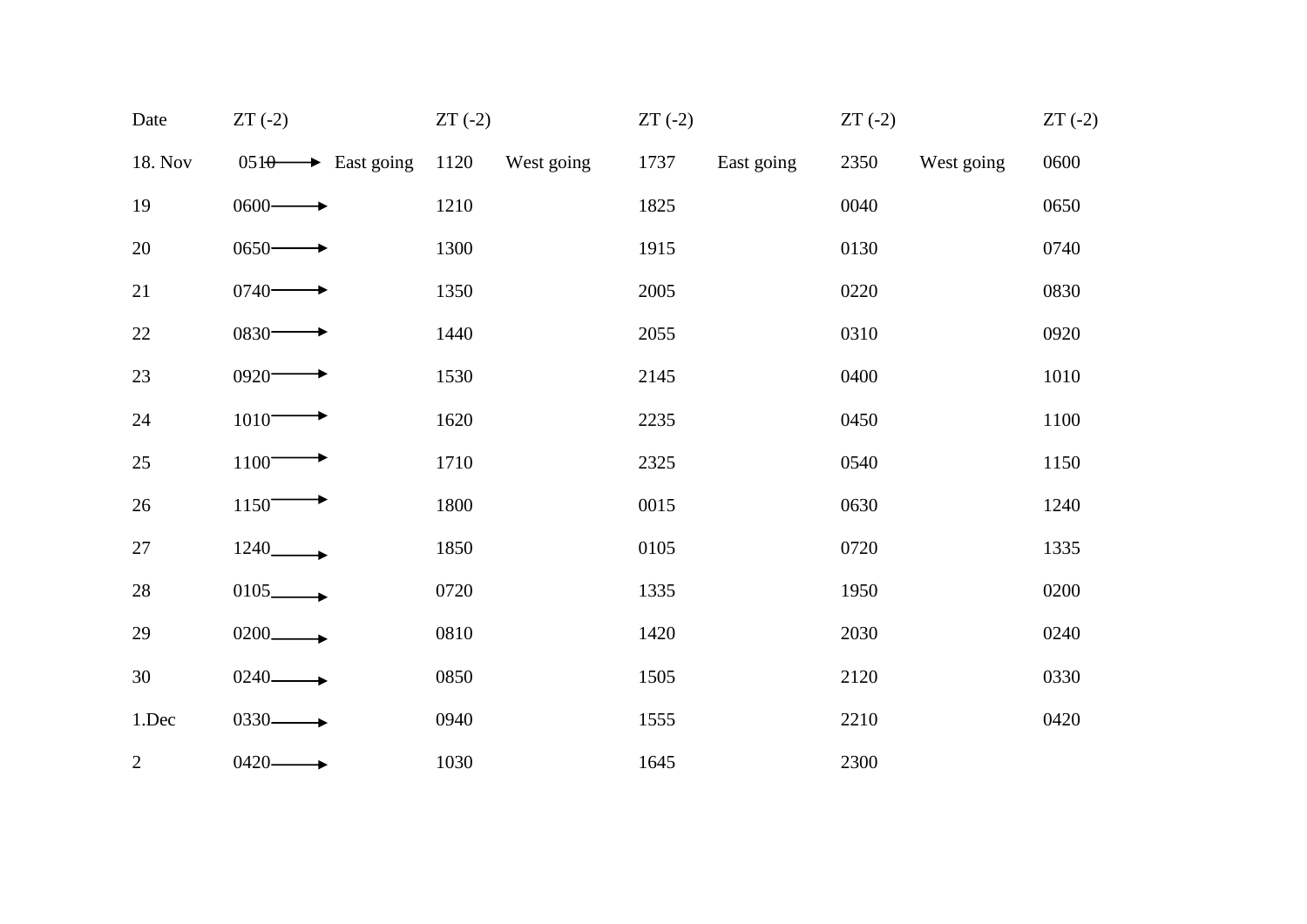| Date           | $ZT(-2)$                          | $ZT(-2)$ |            | $ZT(-2)$ |            | $ZT(-2)$ |            | $ZT(-2)$ |
|----------------|-----------------------------------|----------|------------|----------|------------|----------|------------|----------|
| 3. Dec         | $0510 \longrightarrow$ East going | 1120     | West going | 1737     | East going | 2350     | West going | 0600     |
| $\overline{4}$ | $0600 -$                          | 1210     |            | 1825     |            | 0040     |            | 0650     |
| 5              | $0650 -$                          | 1300     |            | 1915     |            | 0130     |            | 0740     |
| $6\,$          | $0740-$                           | 1350     |            | 2005     |            | 0220     |            | 0830     |
| $\tau$         | $0830 -$                          | 1440     |            | 2055     |            | 0310     |            | 0920     |
| 8              | $0920 -$                          | 1530     |            | 2145     |            | 0400     |            | 1010     |
| 9              | $1010^-$                          | 1620     |            | 2235     |            | 0450     |            | 1100     |
| $10\,$         | 1100                              | 1710     |            | 2325     |            | 0540     |            | 1150     |
| 11             | 1150                              | 1800     |            | 0015     |            | 0630     |            | 1240     |
| 12             |                                   | 1850     |            | 0105     |            | 0720     |            | 1335     |
| 13             | $0105$ $\longrightarrow$          | 0720     |            | 1335     |            | 1950     |            | 0200     |
| 14             | $0200 -$                          | 0810     |            | 1420     |            | 2030     |            | 0240     |
| 15             | $0240 -$                          | 0850     |            | 1505     |            | 2120     |            | 0330     |
| 16             | $0330 -$                          | 0940     |            | 1555     |            | 2210     |            | 0420     |
| 17             | $0420 \longrightarrow$            | 1030     |            | 1645     |            | 2300     |            |          |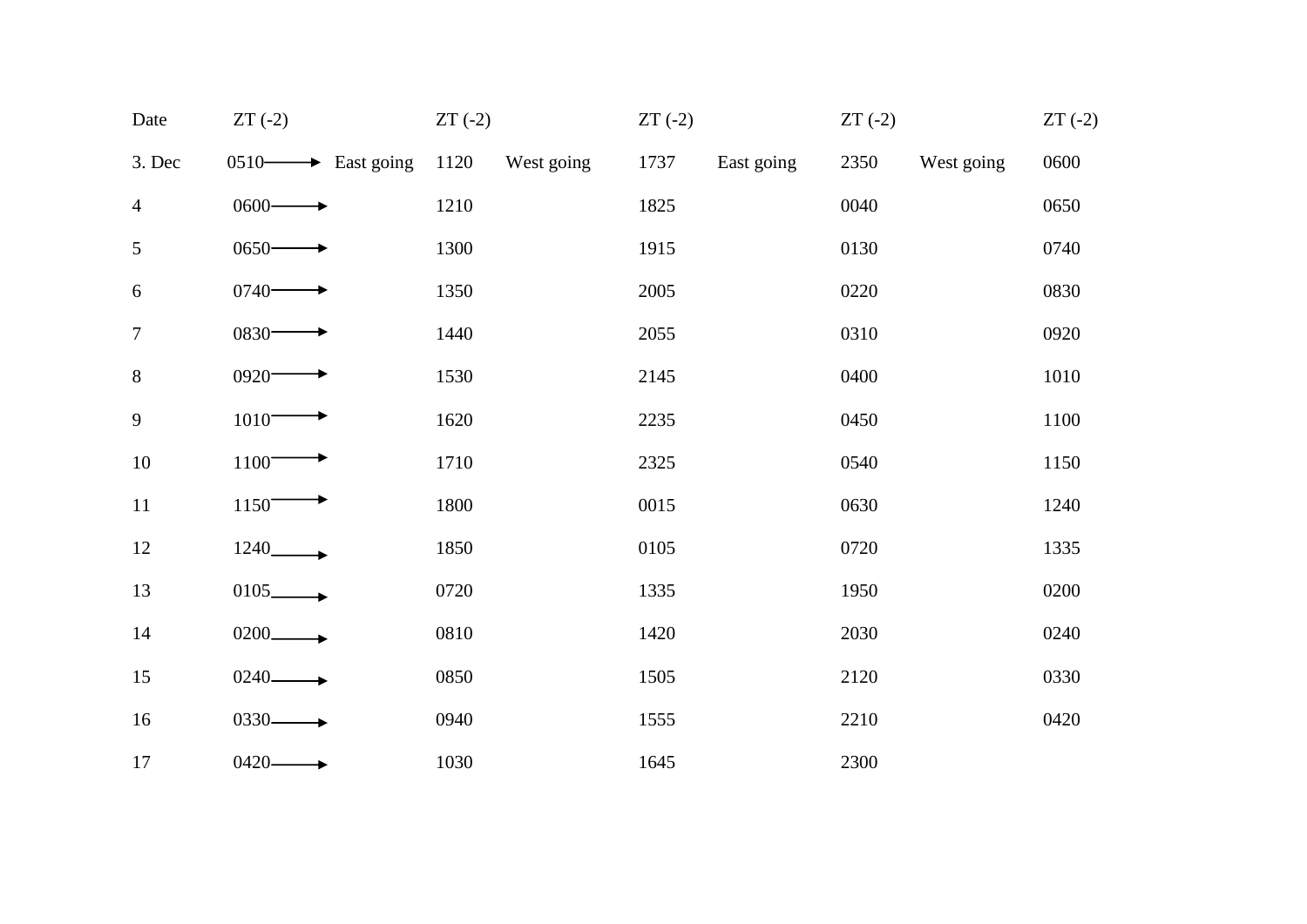| Date    | $ZT(-2)$                      | $ZT(-2)$           | $ZT(-2)$           | $ZT(-2)$           | $ZT(-2)$ |
|---------|-------------------------------|--------------------|--------------------|--------------------|----------|
| 18. Dec | $0510 \rightarrow$ East going | 1120<br>West going | 1737<br>East going | 2350<br>West going | 0600     |
| 19      | $0600 -$                      | 1210               | 1825               | 0040               | 0650     |
| 20      | $0650-$                       | 1300               | 1915               | 0130               | 0740     |
| 21      | $0740-$                       | 1350               | 2005               | 0220               | 0830     |
| 22      | $0830 -$                      | 1440               | 2055               | 0310               | 0920     |
| 23      | 0920-                         | 1530               | 2145               | 0400               | 1010     |
| 24      | $1010 -$                      | 1620               | 2235               | 0450               | 1100     |
| 25      | 1100                          | 1710               | 2325               | 0540               | 1150     |
| 26      | 1150                          | 1800               | 0015               | 0630               | 1240     |
| 27      | 1240_                         | 1850               | 0105               | 0720               | 1335     |
| 28      | $0105$ <sub>-</sub>           | 0720               | 1335               | 1950               | 0200     |
| 29      | 0200                          | 0810               | 1420               | 2030               | 0240     |
| 30      | 0240-                         | 0850               | 1505               | 2120               | 0330     |
| 31      | $0330 -$                      | 0940               | 1555               | 2210               | 0420     |